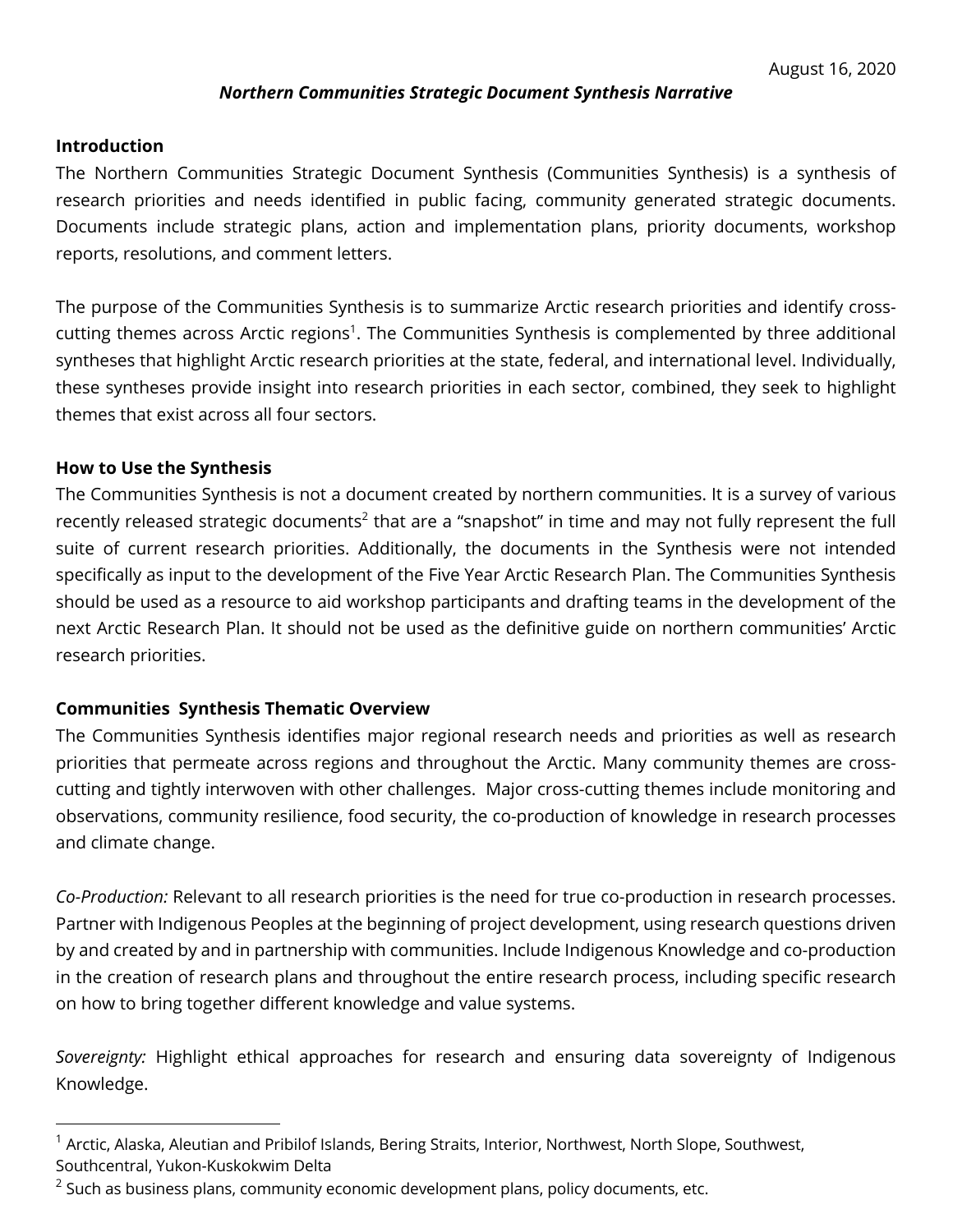*Data Management:* The need for a better definition of what data are collected, standardization of collection protocols and systems for connecting local data with research institutions. Need to ensure maintenance of security and integrity of data, particularly with Indigenous Knowledge and ensure that Indigenous Knowledge is interpreted by Indigenous Knowledge holders .

*Food Security and Subsistence:* The cross-cutting challenges of food security intersect with many northern communities' research themes. There is a need for increased research on food security and the impacts of climate change, development, and contaminants on the food web, species, habitats, and subsistence activities. More specifically, the need for baseline data, support studies, and impact assessments on subsistence species and long-term monitoring of species.

*Energy Development, Shipping, Hazard Response and Mitigation:* Increased research on sustainable energy as well as methods to improve and enlarge renewable the energy base. Broad sustainability is a research priority including research to promote sustainable tourism and the potential impacts of tourism as well as research on the impacts of shipping including potential risks (invasive species, pollution and others). Research on climate mitigation and adaptation measures are also needed as well as data analysis related to coastal hazards and hazard mitigation planning.

*Environmental Changes:* An increased understanding and information on climate change, its drivers and impacts. This includes baseline data on climate change as well as impacts on water and food security, regional and local impacts, cultural impacts and increased understanding on future changes.

*Ecosystem Changes, Species Management, and Sea Ice:* Increased understanding, monitoring and forecasting of ice changes including in thickness and coverage. Understanding the impacts of climate change and marine litter on marine, coastal and watershed ecosystems broadly and on specific species. Research on ocean acidification, its impacts on marine species, invasive species and possibilities for adaptation. Increased research on harmful algal blooms and paralytic shellfish poisoning monitoring to provide early detection on emerging food security concerns.

*Fisheries:* Increased understanding and monitoring of fisheries changes. Identification of important fisheries habitats. Research on mariculture as well as applied research to support seafood and other food producers in developing new products, improving processes, and reducing waste.

*Community Health:* Need to better understand the environmental causes of health programs including research that addresses community health through food security and impacts on community infrastructure. The development and implementation of suicide prevention strategies is needed as well as increased research on community health and healing. An increased monitoring of lake conditions and changes as habitat and a drinking source as well as increased testing for contaminants and emerging illness from water sources.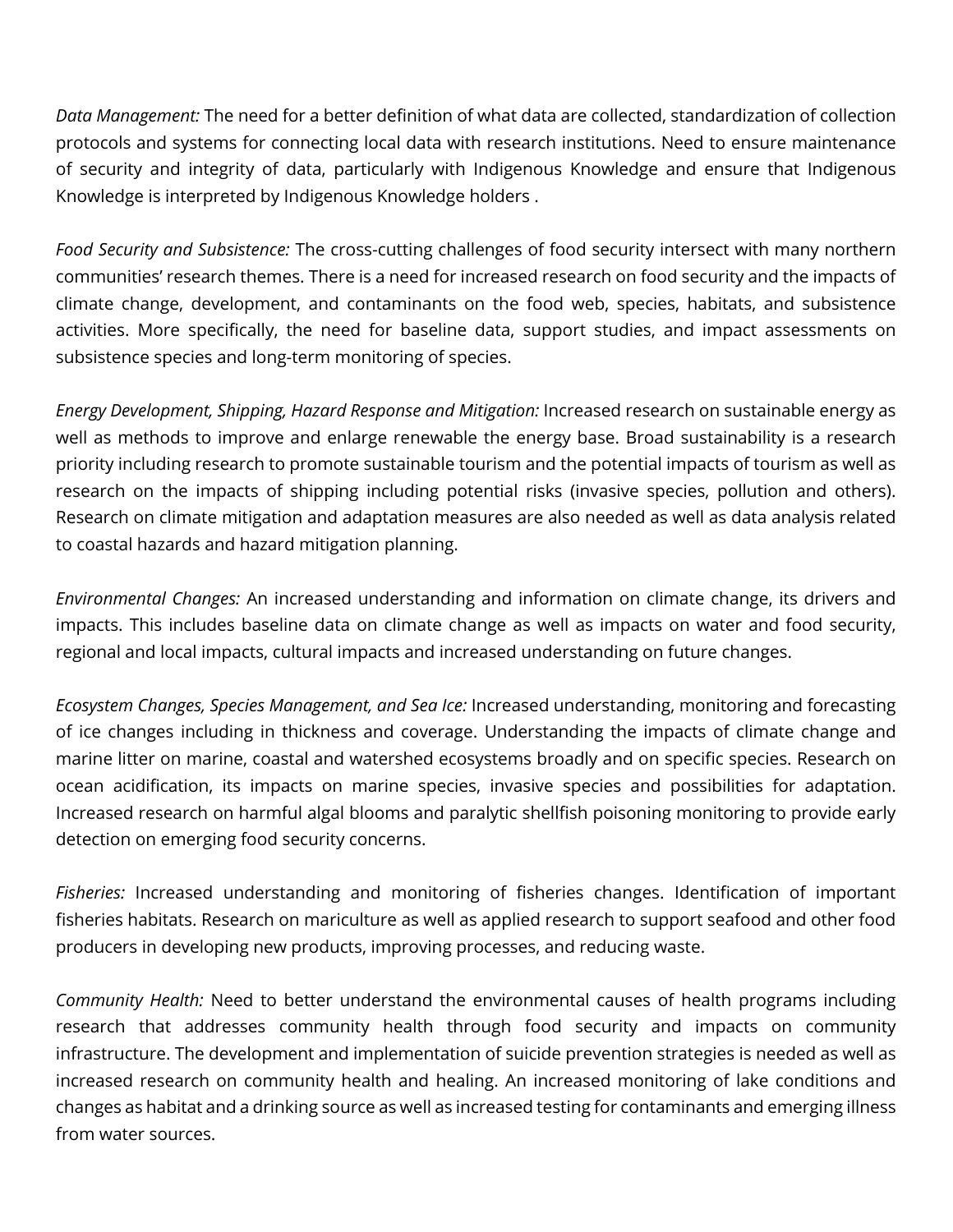*Emissions and Pollutants:* Increased monitoring and research on airborne and water pollutants as well as impacts of pollutants.

*Erosion, Permafrost and Infrastructure:* Increased monitoring and understanding of permafrost changes as well as distribution of permafrost. Research on erosion of coasts and rivers as well as the interplay of factors contributing to erosion. Research that guides mitigation and adaptation responses. Research on the main threats to infrastructure including community infrastructure focusing on areas with the greatest need for this research.

*Education*: Development of new pedagogies that reflect Indigenous values as well as focus on youth, gender and language studies. The development of education and research materials that increase awareness on the deleterious effects of colonization, establish a research and knowledge base, and form alliances to promote Indigenization. Research on high teacher turnover rate.

*Convergence and Socio-Ecological Systems*: Convergent research on socio-ecological systems as well as inclusion of social science research in research mandates.

*International and Cross-Disciplinary Cooperation:* Increased international and interdisciplinary research including research on transboundary toxins, fish stocks, and on health and social research programs.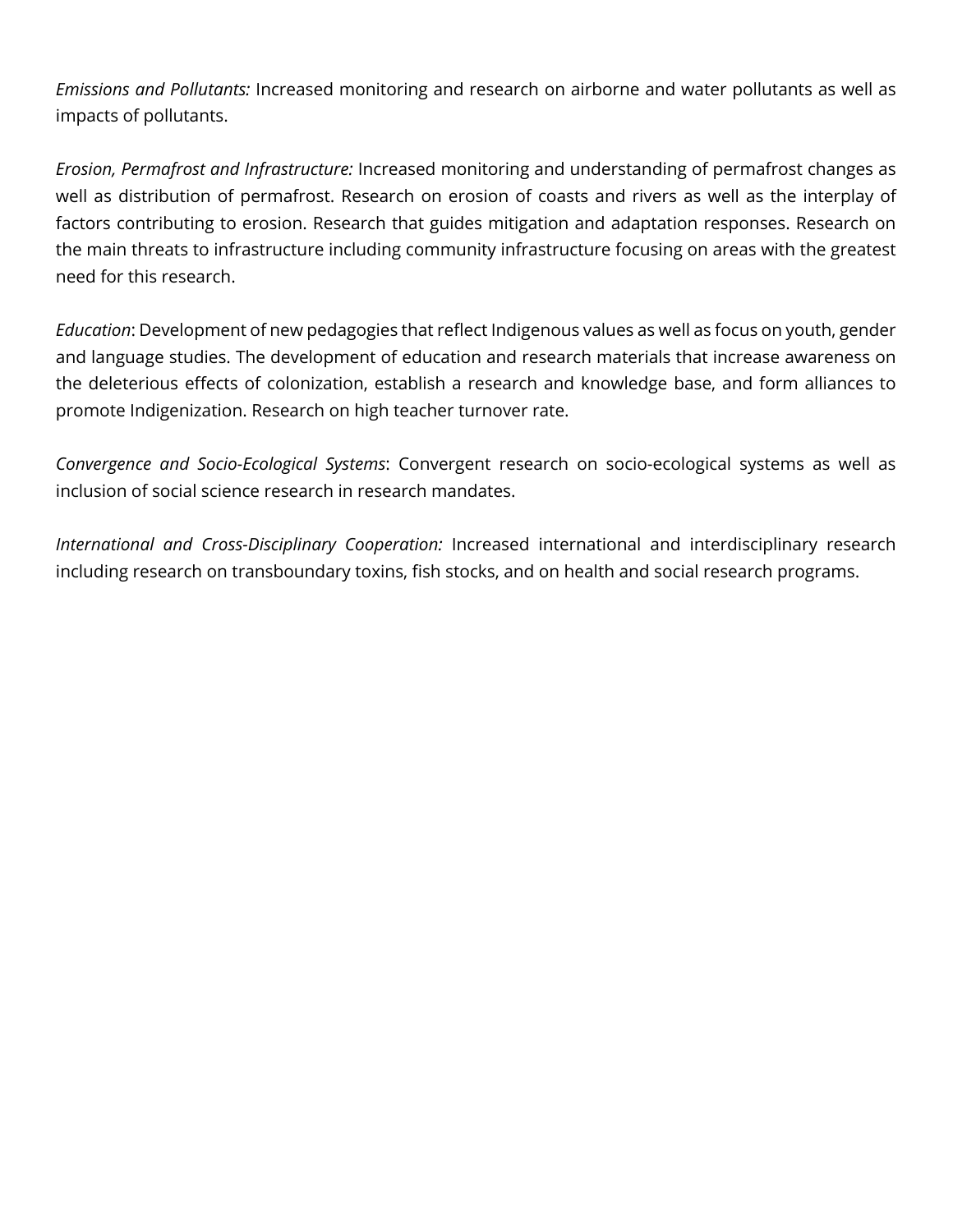## **Cross Cutting Themes:**

Cross cutting themes are themes that emerge across and exist within the individual themes listed below. For example, monitoring and observation is mentioned within the *majority of research themes. Cross-cutting themes are not in prioritized order.*

- Monitoring & Observations
- Community Resilience
- Food Security
- Co-Production
- Climate Change

## **Themes:**

*Themes are not in prioritized order.*

- Need for True Co-Production Throughout Research Processes
- Sovereignty/Self-Determination
- Data Management
- Food Security
- Energy Security
- Fisheries
- Ocean Acidification
- Sea Ice/Marine & Coastal Ecosystems
- Harmful Algal Blooms
- Water Quality
- Infrastructure
- Permafrost
- Erosion/Community Relocation
- Community Health
- Education
- Emissions/Pollutants
- Climate Change
- Hazard Mitigation
- Shipping
- Socio-Ecological Systems
- Sustainable Development/Tourism

 $1$  This document was prepared by Sorina Stalla for the Plan Development Steering Group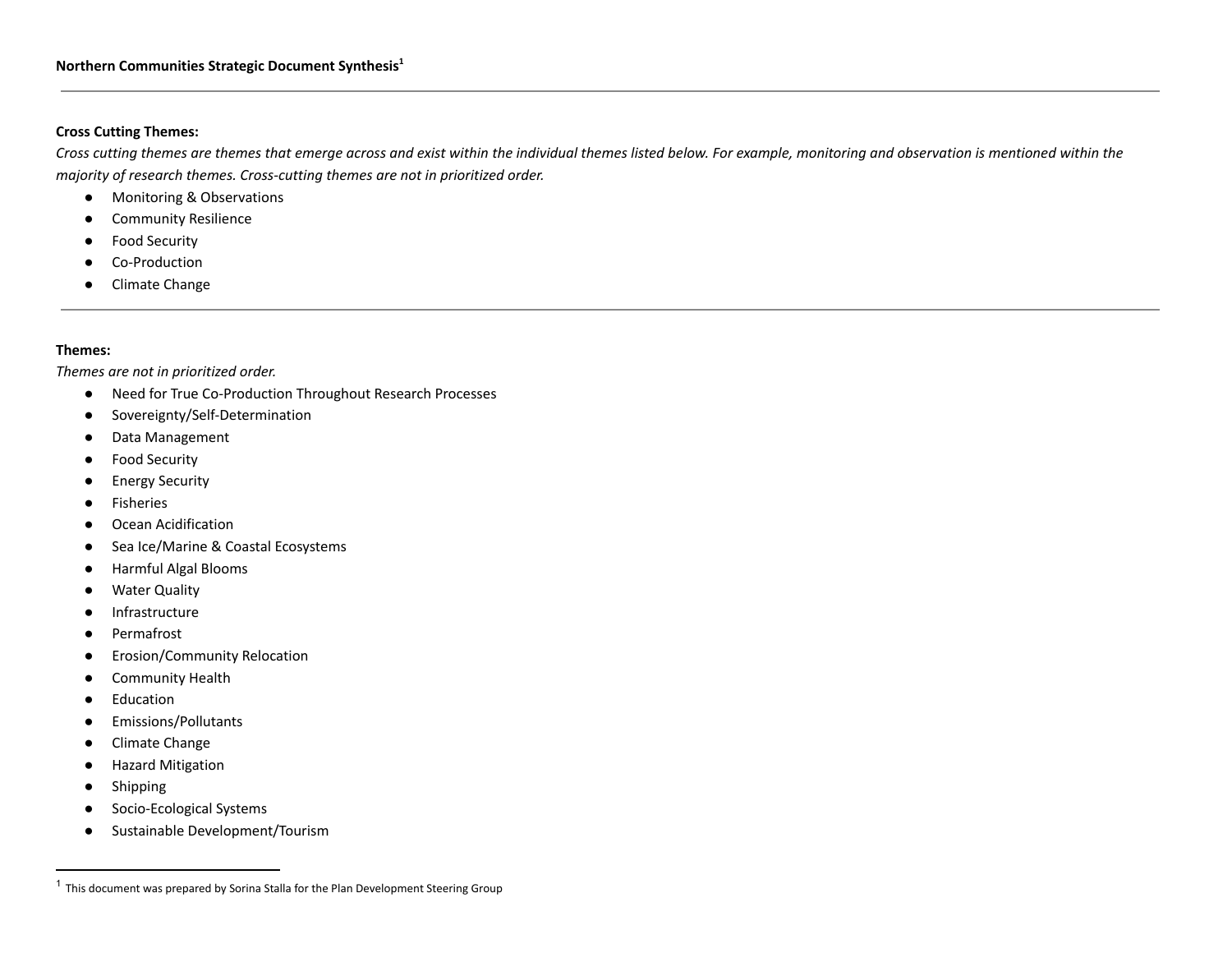● International/Multi-disciplinary Collaboration

#### **Co-Production in Research Processes (Arctic):**

- Develop and operate in true partnership with Indigenous Peoples
- Research questions need to be driven by communities and done in partnership with communities:
	- Research that informs management agencies decision making needs to be identified/driven by communities and include co-production in all research including design and implementation of research questions, methodologies, analyses, interpretations and outputs
	- Prioritize community-driven research that fills the information gaps of greatest importance and need to communities and resource managers
	- Improve research coordination
- Research needs to include Indigenous Knowledge and utilize a true co-production approach to build better research plans:
	- Integrate Indigenous Knowledge and science throughout research process and environmental assessments
	- Integrate community-driven monitoring into research activities
	- Include appropriate and sufficient budget allocations to community partners' involvement
- Need to support more research on how to bring together different knowledge and value systems:
	- Need for models that successfully bring together different value systems with each system contributing equally to the outcome that goes beyond integrating one into another (e.g., IK, TK, LK, western science, observations, stories, etc.)
	- Develop a system that respects and includes Indigenous Knowledge and Local Knowledge
	- Develop effective systems to collect and classify Indigenous Knowledge, particularly in regard to Arctic resources, the Arctic environment, and cultures must be further developed. This work must be done by Indigenous Peoples.

|                                        | Partnering with<br>Indigenous<br>Peoples needs<br>to happen at the |                                                                                                                                                             |                                                             |        |
|----------------------------------------|--------------------------------------------------------------------|-------------------------------------------------------------------------------------------------------------------------------------------------------------|-------------------------------------------------------------|--------|
|                                        | very beginning<br>of project<br>development                        |                                                                                                                                                             | Kawerak, Bering Sea<br>Elders Group, Aleut                  |        |
| Co-Production in Research<br>Processes | (prior to                                                          |                                                                                                                                                             | Community of St. Paul                                       |        |
|                                        | proposal being<br>written)                                         | <b>Navigating the New Arctic Comment Letter</b>                                                                                                             | Island, Association of<br>Village Council Presidents Arctic |        |
|                                        | Research<br>questions need<br>to be driven by                      | Food Sovereignty and Self Governance Collective Meeting: Food<br>Sovereignty and Self Governance - Inuit Role in Managing Arctic<br><b>Marine Resources</b> | Inuit Circumpolar Council                                   | Arctic |
|                                        | communities<br>and done in                                         | Savoonga Marine Mammal Advisory Committee Focus Group:<br>Food Sovereignty and Self Governance - Inuit Role in Managing                                     | Inuit Circumpolar Council                                   | Arctic |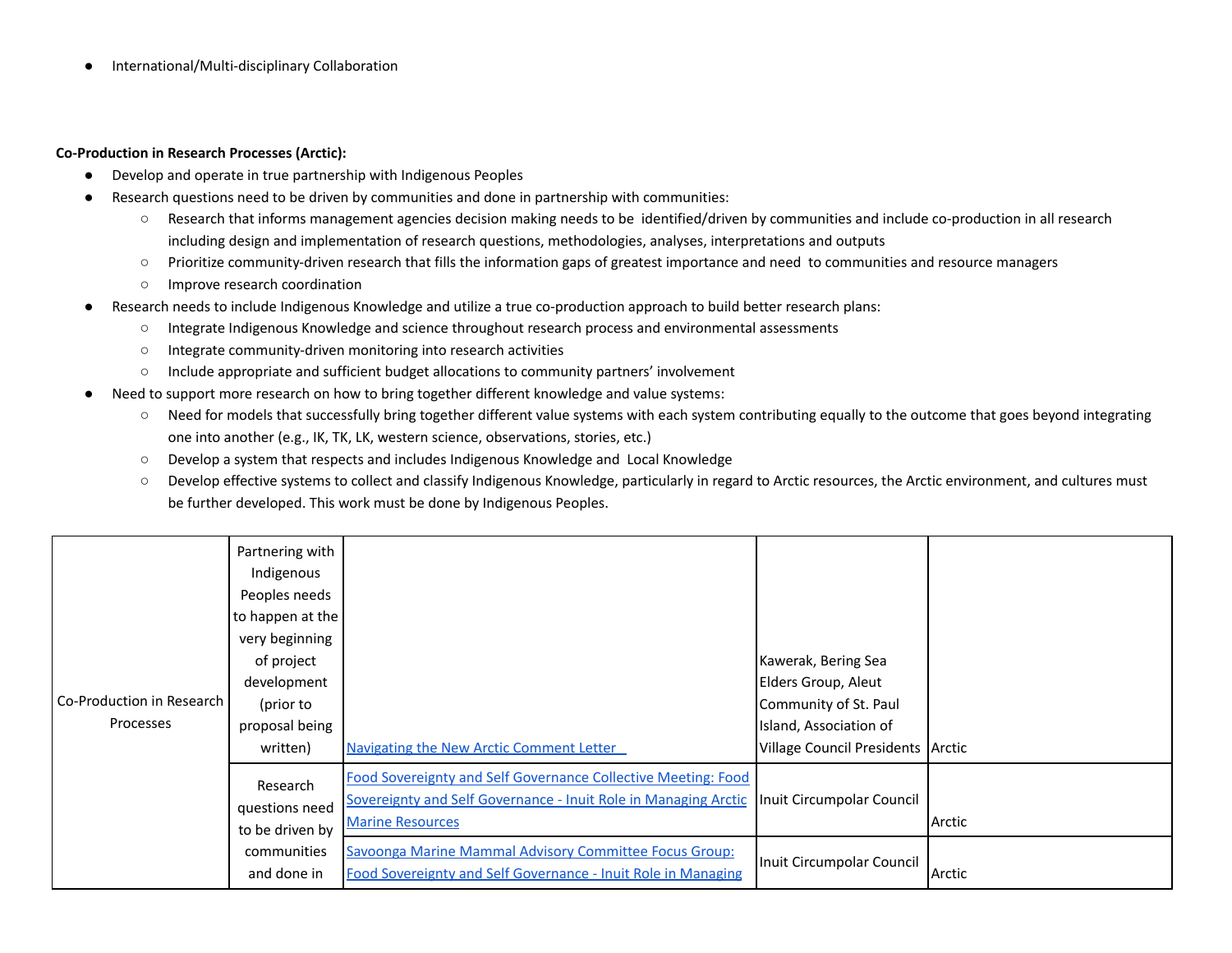|  |                                                 | partnership with   Arctic Marine Resources                                                                                                                                                                                                                                                               |                                                                                                                                    |                                                                        |
|--|-------------------------------------------------|----------------------------------------------------------------------------------------------------------------------------------------------------------------------------------------------------------------------------------------------------------------------------------------------------------|------------------------------------------------------------------------------------------------------------------------------------|------------------------------------------------------------------------|
|  | communities                                     | Navigating the New Arctic Comment Letter                                                                                                                                                                                                                                                                 |                                                                                                                                    |                                                                        |
|  |                                                 | <b>Inuit Arctic Policy</b>                                                                                                                                                                                                                                                                               | Inuit Circumpolar Council Arctic                                                                                                   |                                                                        |
|  |                                                 | <b>Promoting Resilience and Adaptation in Coastal Arctic Alaska</b>                                                                                                                                                                                                                                      | Alaska Landscape<br>Conservation<br>Cooperatives                                                                                   | Aleutian and Pribilof<br>Islands/Southwest/Bering<br>Straits/Northwest |
|  |                                                 | Eskimo Walrus Commission: A Business Plan for Sustainability<br>2015-2020                                                                                                                                                                                                                                | Eskimo Walrus<br>Commission                                                                                                        | Southwest/Bering<br>Straits/Northwest/North Slope                      |
|  |                                                 | <b>Arctic Horizons</b>                                                                                                                                                                                                                                                                                   | <b>Arctic Horizons</b>                                                                                                             | Arctic                                                                 |
|  |                                                 | Navigating the New Arctic Comment Letter                                                                                                                                                                                                                                                                 | Kawerak, Bering Sea<br>Elders Group, Aleut<br>Community of St. Paul<br>Island, Association of<br>Village Council Presidents Arctic |                                                                        |
|  | Research needs                                  | Building a Pathway to Advance Alaskan Inuit Food Sovereignty                                                                                                                                                                                                                                             | Inuit Circumpolar Council                                                                                                          | Arctic                                                                 |
|  |                                                 | Community-Based Monitoring and Indigenous Knowledge in a<br><b>Changing Arctic: A Review for the Sustaining Arctic Observing</b><br><b>Network</b>                                                                                                                                                       | Inuit Circumpolar Council                                                                                                          | Arctic                                                                 |
|  | to include<br>Indigenous                        | <b>Inuit Circumpolar Council Wildlife Management Summit Report</b>                                                                                                                                                                                                                                       | Inuit Circumpolar Council                                                                                                          | Arctic                                                                 |
|  | Knowledge and<br>a co-production<br>approach to | Observing frameworks need to reflect a co-production of<br>knowledge approach to equitably include Indigenous<br>Knowledge systems                                                                                                                                                                       | <b>Arctic Observing Summit</b>                                                                                                     | Arctic                                                                 |
|  | build better<br>research plans                  | <b>BSEG Resolution 2019-2: Resolution Requiring Researchers and</b><br><b>Funders to Engage Western Alaska Communities in a</b><br>Co-Production of Knowledge Approach on all Research Activities<br>and to Directly Fund Knowledge Holders, Tribes, and Native<br><b>Organizations for Such Efforts</b> | Bering Sea Elders Group                                                                                                            | <b>Bering Straits</b>                                                  |
|  |                                                 | <b>BSEG's press release on the 2019 Summit and Resolutions</b>                                                                                                                                                                                                                                           | Bering Sea Elders Group                                                                                                            | <b>Bering Straits</b>                                                  |
|  |                                                 | Central Bering Sea Fishermen's Association 2018 Annual Report                                                                                                                                                                                                                                            | <b>Central Bering Sea</b><br>Fishermen's Association                                                                               | Aleutian and Pribilof Islands                                          |
|  |                                                 | Understanding the Arctic through Co-production of Knowledge                                                                                                                                                                                                                                              | Kawerak                                                                                                                            | <b>Bering Straits</b>                                                  |
|  |                                                 | Hunting, Fishing, Gathering Taskforce Brief - Tanana Chiefs                                                                                                                                                                                                                                              | Tanana Chiefs Conference                                                                                                           | Interior                                                               |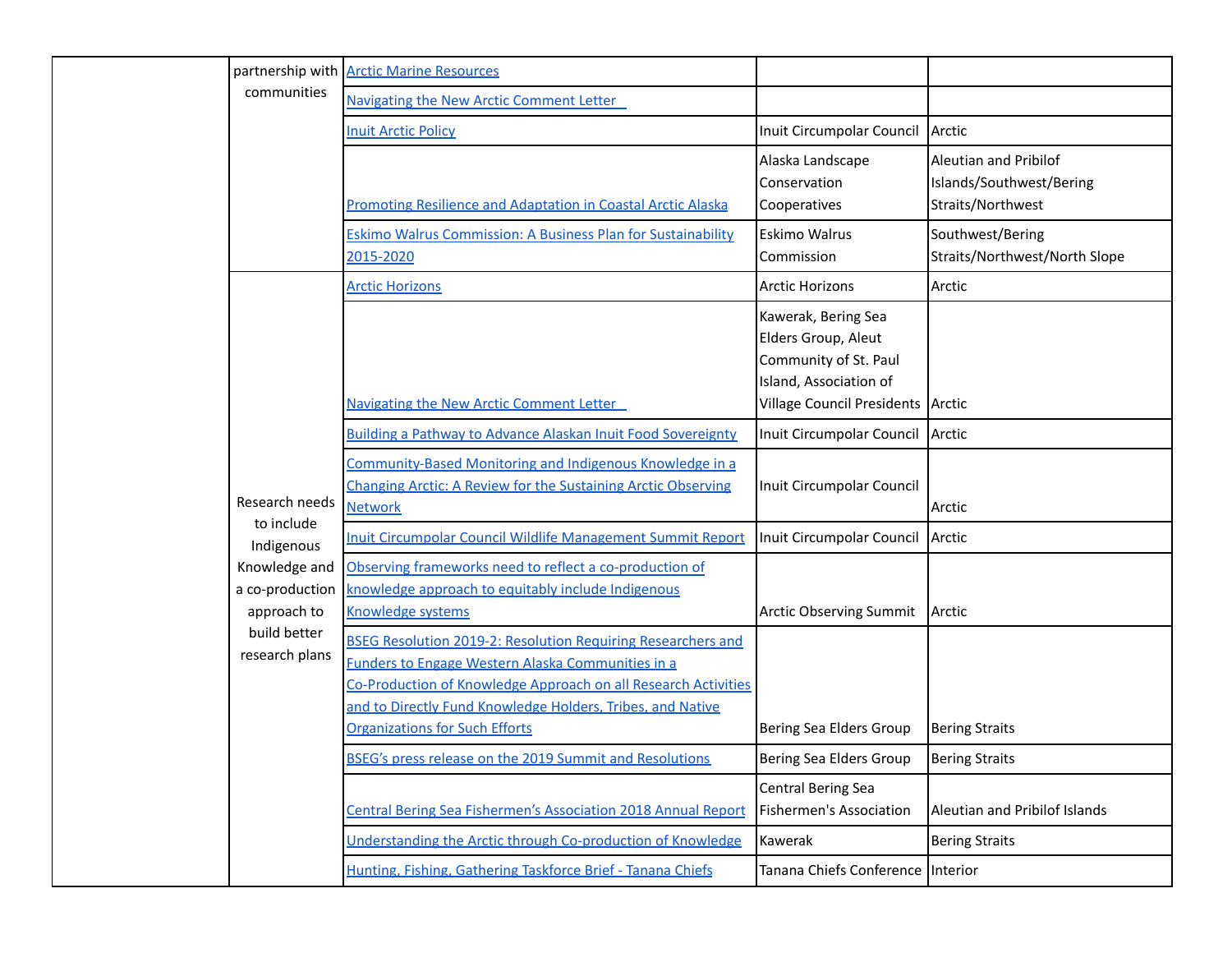|  |                                       | Conference                                                                                          |                                                         |                                                                        |
|--|---------------------------------------|-----------------------------------------------------------------------------------------------------|---------------------------------------------------------|------------------------------------------------------------------------|
|  |                                       | Improving Local Participation in Research in Northwest Alaska                                       | Northwest Arctic Borough Northwest                      |                                                                        |
|  |                                       | <b>Promoting Resilience and Adaptation in Coastal Arctic Alaska</b>                                 | <b>Collaborative</b>                                    | Aleutian and Pribilof<br>Islands/Southwest/Bering<br>Straits/Northwest |
|  |                                       | <b>Inuit Arctic Policy</b>                                                                          | Inuit Circumpolar Council                               | Arctic                                                                 |
|  |                                       | Eskimo Walrus Commission: A Business Plan for Sustainability<br>2015-2020                           | IEskimo Walrus<br><b>I</b> Commission                   | Southwest/Bering<br>Straits/Northwest/North Slope                      |
|  | Research needs<br>to be done on       | An Indigenous approach to ocean planning and policy in the<br><b>Bering Strait region of Alaska</b> | <b>Kawerak</b>                                          | <b>Bering Straits</b>                                                  |
|  | how to bring<br>together<br>different | <b>Promoting Resilience and Adaptation in Coastal Arctic Alaska</b>                                 | Alaska Landscape<br><b>Conservation</b><br>Cooperatives | Aleutian and Pribilof<br>Islands/Southwest/Bering<br>Straits/Northwest |
|  | knowledge and<br>value systems        | <b>Inuit Arctic Policy</b>                                                                          | Inuit Circumpolar Council                               | Arctic                                                                 |

## **Sovereignty/Self-Determination:**

- Highlight ethical approaches for Arctic research
- Ensure information sovereignty of Indigenous Knowledge

| Sovereignty/Self-Determination | vik Declaration, 2018. | Inuit Circumpolar Council Arctic |        |
|--------------------------------|------------------------|----------------------------------|--------|
|                                |                        | <b>Arctic Horizons</b>           | Arctic |

#### **Data Management:**

- Maintain security and integrity of data. Indigenous and Traditional Knowledge is difficult to share taken out of context, and it is difficult to know if it (and local input generally) is being used by state and federal agencies
- Innovations are needed in data curation, management, sharing, discoverability, and access

| רata<br>Management | lorizons<br>Δr<br>suu. | <b>Arctic</b><br>Horizons | <b>IArctic</b> |
|--------------------|------------------------|---------------------------|----------------|
|--------------------|------------------------|---------------------------|----------------|

## **Food Security:**

- Need for increased research on food security, specifically on climate change impacts on food webs
- Need for baseline data, support studies, and impact assessments on subsistence species
	- Including on critical habitat identification and characterization (that includes Indigenous Knowledge)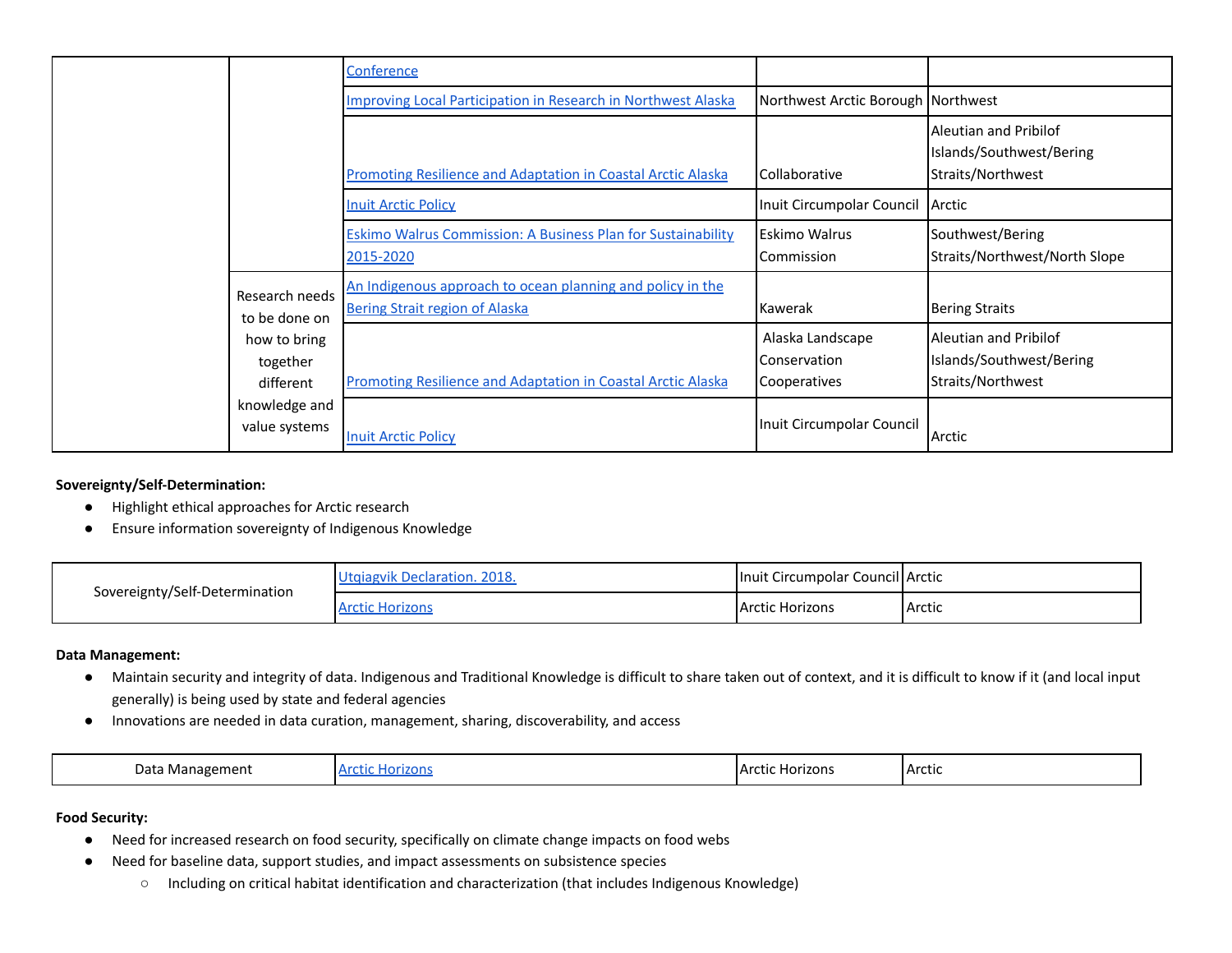- On how shipping, fishing industry, oil/gas exploration will impact subsistence species
- Research on lower trophic species
- The need for long monitoring and observation systems of subsistence species to support food security
	- Involve hunters in monitoring and reporting
	- Need PSP monitoring for early detection of emerging food safety concerns
	- Monitor climate impacts like changes in sea ice and ocean temperatures on subsistence resources like fish and seals
	- Research the stressors on salmon and effects caused by warming temperatures
- Increased understanding of contaminants in subsistence species
	- Need for research to inform subsistence marine fisheries, contaminants in subsistence fish, and moldy fish
	- Research wildlife populations with a focus on parasites
	- More information on seabird die-offs and sick seals
- Impact of road development on caribou migration

|                      | Alaska Federation of Natives: 2017 Federal Priorities                                                                                                       | Alaska Federation of<br><b>Natives</b>                                                                                             | Alaska                        |
|----------------------|-------------------------------------------------------------------------------------------------------------------------------------------------------------|------------------------------------------------------------------------------------------------------------------------------------|-------------------------------|
|                      | <b>Navigating the New Arctic Comment Letter</b>                                                                                                             | Kawerak, Bering Sea<br>Elders Group, Aleut<br>Community of St. Paul,<br><b>Association of Village</b><br><b>Council Presidents</b> | Arctic                        |
|                      | Climate Change in Port Heiden, Alaska; Strategies for<br><b>Community Health</b>                                                                            | Alaska Native Tribal<br><b>Health Consortium</b>                                                                                   | Aleutian and Pribilof Islands |
| <b>Food Security</b> | St. Paul Island Comprehensive Economic Development<br><b>Strategy: 2017-2022</b>                                                                            | Aleut Community of<br>Saint Paul Tribal<br>Government                                                                              | Aleutian and Pribilof Islands |
|                      | Food Sovereignty and Self Governance Collective Meeting:<br>Food Sovereignty and Self Governance - Inuit Role in<br><b>Managing Arctic Marine Resources</b> | Inuit Circumpolar<br>Council                                                                                                       | Arctic                        |
|                      | Building a Pathway to Advance Alaskan Inuit Food Sovereignty                                                                                                | Inuit Circumpolar<br>Council                                                                                                       | Arctic                        |
|                      | Utgiagvik Declaration. 2018.                                                                                                                                | Inuit Circumpolar<br>Council                                                                                                       | Arctic                        |
|                      | Inuit Circumpolar Council Alaska Strategic Plan 2018-2022                                                                                                   | Inuit Circumpolar<br>Council                                                                                                       | Arctic                        |
|                      | <b>Inuit Arctic Policy</b>                                                                                                                                  | Inuit Circumpolar                                                                                                                  | Arctic                        |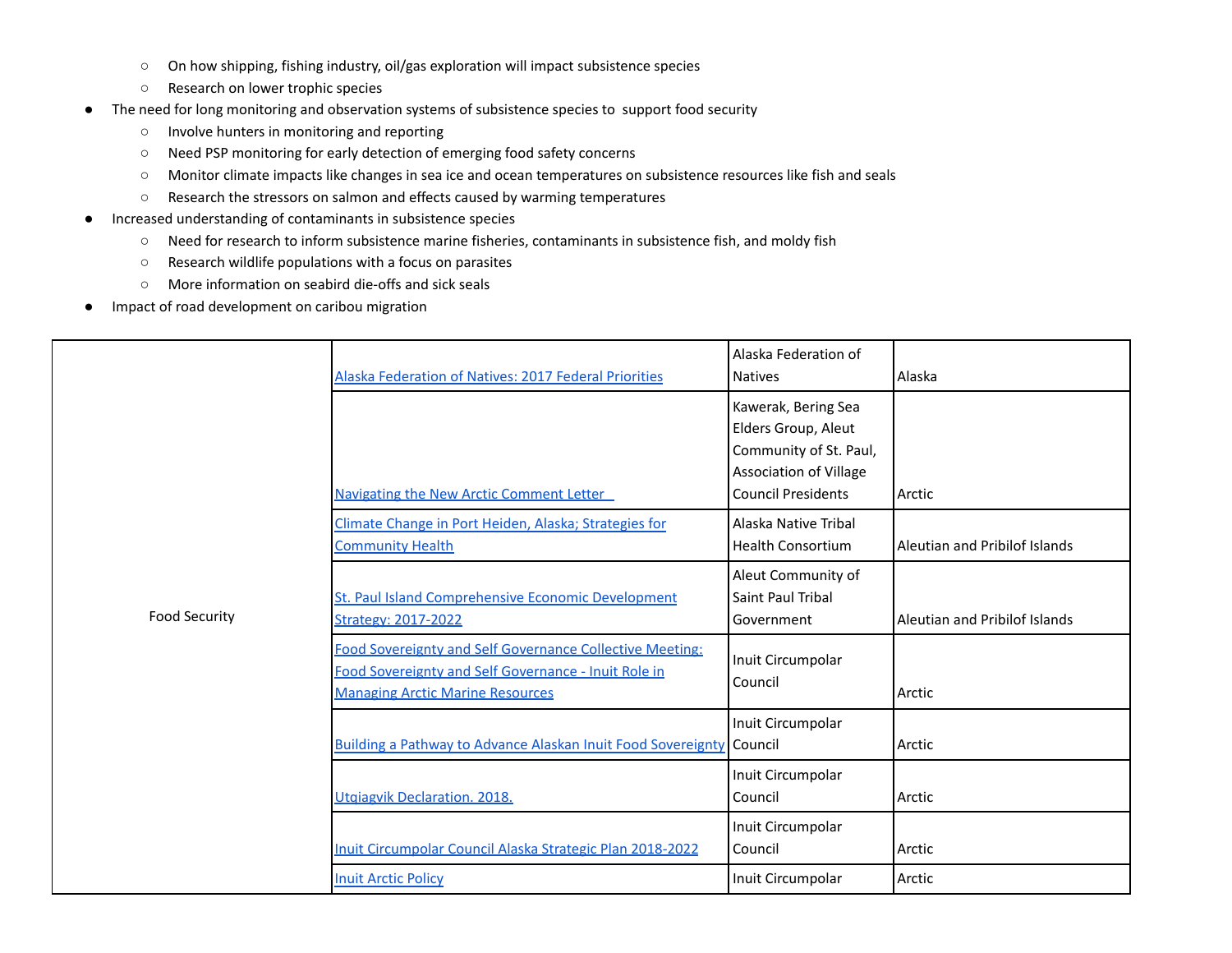|                                                                                                          | Council                                                                     |                                                                               |
|----------------------------------------------------------------------------------------------------------|-----------------------------------------------------------------------------|-------------------------------------------------------------------------------|
| <b>Coastal Monitoring Indigenous Knowledge Holders Meeting</b><br>Report                                 | Inuit Circumpolar<br>Council                                                | Arctic                                                                        |
| Climate Change in the Bering Strait Region.                                                              | Center for Climate and<br>Health                                            | <b>Bering Straits</b>                                                         |
| <b>Bering Straits Comprehensive Economic Development</b><br><b>Strategy</b>                              | Kawerak                                                                     | <b>Bering Straits</b>                                                         |
| <b>Research Processes and Indigenous Communities in Western</b><br>Alaska: Workshop Report               | Kawerak                                                                     | <b>Bering Straits</b>                                                         |
| Marine Mammal Oil Spill Response Nome Workshop February<br>2018                                          | Kawerak                                                                     | <b>Bering Straits</b>                                                         |
| North Slope Subsistence Regional Advisory Council                                                        | North Slope Subsistence<br>Regional Advisory<br>Council                     | North Slope                                                                   |
| North Slope Borough Comprehensive Plan 2019 - 2039                                                       | North Slope Borough<br>Assembly                                             | North Slope                                                                   |
| Southcentral Alaska Subsistence Regional Advisory Council                                                | Southcentral Alaska<br>Subsistence Regional<br><b>Advisory Council</b>      | Southcentral                                                                  |
| Yukon-Kuskokwim Delta Subsistence Regional Advisory<br><b>Council</b>                                    | Yukon-Kuskokwim Delta<br>Subsistence Regional<br><b>Advisory Council</b>    | Yukon-Kuskokwim Delta                                                         |
| Promoting Resilience and Adaptation in Coastal Arctic Alaska                                             | Collaborative                                                               | <b>Aleutian and Pribilof</b><br>Islands/Southwest/Bering<br>Straits/Northwest |
| <b>Eskimo Walrus Commission Focus Group Summary on Food</b><br><b>Sovereignty and Self Governance</b>    | Eskimo Walrus<br>Commission /ICC                                            | Southwest/Bering<br>Straits/Northwest/North Slope                             |
| <b>Eskimo Walrus Commission: A Business Plan for Sustainability</b><br>2015-2020                         | <b>Eskimo Walrus</b><br>Commission                                          | Southwest/Bering<br>Straits/Northwest/North Slope                             |
| Central Council of the Tlingit & Haida Indian Tribes of Alaska:<br><b>Climate Change Adaptation Plan</b> | Central Council of the<br>Tlingit & Haida Indian<br><b>Tribes of Alaska</b> | Southeast                                                                     |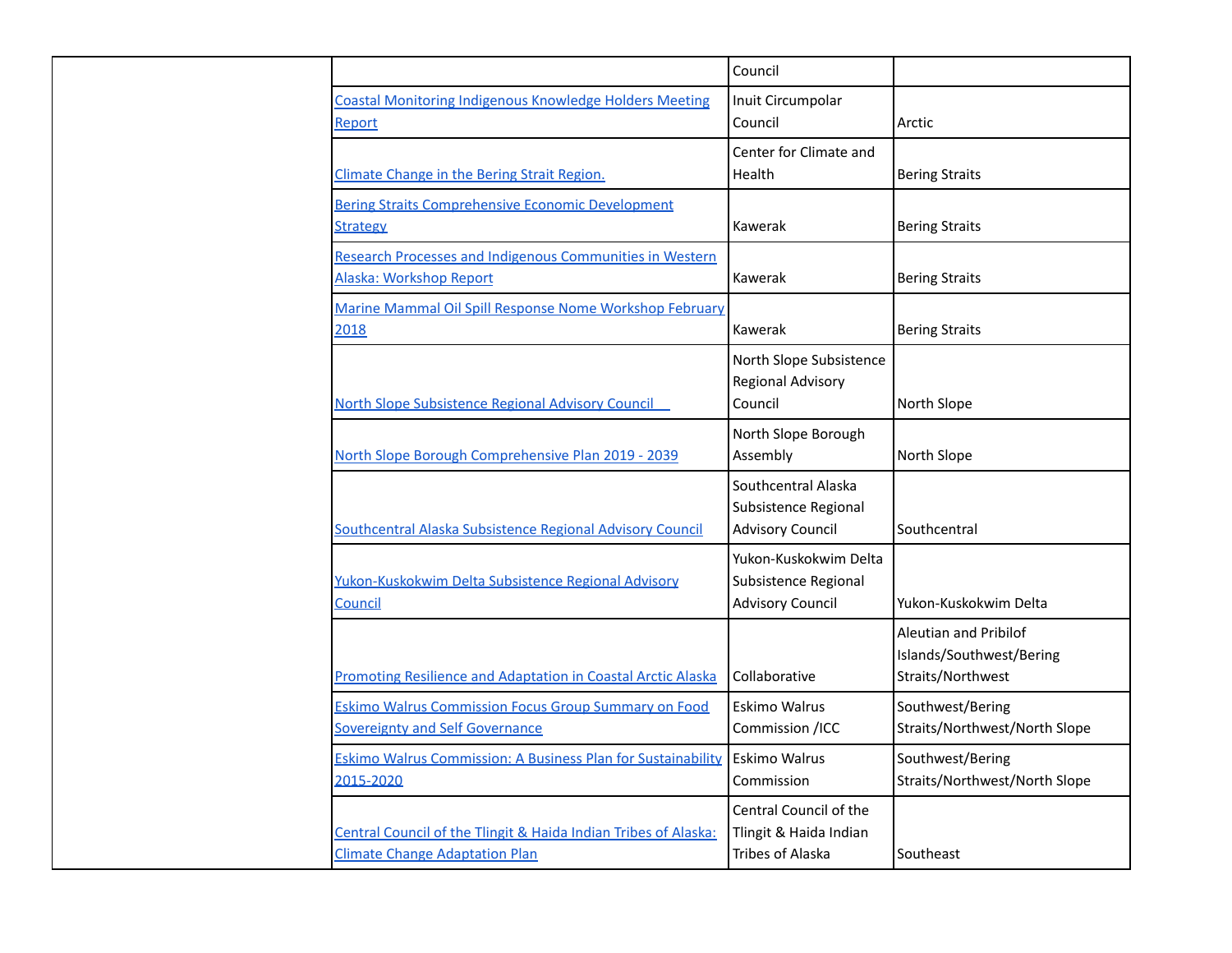## **Energy Security:**

- Development and research on methods to improve and enlarge the renewable resource base (Bering Straits) (North Slope) (Arctic)
	- Explore potential for natural gas to reduce dependence on imported diesel and vulnerability to power cost swings (Bering Straits)
	- Monitor and develop alternative energy sources such as solar systems, coal, natural gas and wind power (North Slope, Aleutian and Pribilof Islands)
- Perform sustainable energy applied research (Southwest) (Bering Straits)
	- To benefit Bristol Bay (Southwest)
	- In the context of rural Alaska (Southwest, Aleutian and Pribilof Islands)
	- Explore resilient microgrid technologies to maintain energy security (Bering Straits)

|                        | <b>Arctic Horizons</b>                                                                         | Arctic Horizons                                 | Arctic                |
|------------------------|------------------------------------------------------------------------------------------------|-------------------------------------------------|-----------------------|
|                        | <b>Inuit Arctic Policy</b>                                                                     | Inuit Circumpolar<br>l Council                  | Arctic                |
|                        | <b>Bering Straits Comprehensive Economic Development</b><br><b>Strategy</b>                    | l Kawerak                                       | <b>Bering Straits</b> |
| <b>Energy Security</b> | North Slope Borough Comprehensive Plan 2019 - 2039                                             | North Slope Borough<br>Assembly                 | North Slope           |
|                        | <b>Bristol Bay Comprehensive Economic Development Strategy:</b><br>2017-2021                   | <b>Bristol Bay Native</b><br>Association        | Southwest             |
|                        | Southwest Alaska Municipal Conference Comprehensive<br>Economic Development Strategy 2020-2024 | Southwest Alaska<br><b>Municipal Conference</b> | <b>Southwest</b>      |

#### **Fisheries**:

- Enhance the sustainable use and conservation of Alaska's marine and freshwater resources through research
- Identification of important crab habitats
- Increase monitoring of fisheries changes
	- Expand data collection and monitoring efforts of key system variables for fisheries
	- Monitor impact of ocean changes (temperature, acidity) on fish and crab populations
- Increase understanding of fisheries and fisheries changes
	- Understand Pollock fishery bycatch impacts on Bering Strait Salmon runs
	- Understand impacts of large-scale industrial fishing on subsistence resources
	- How climate change will affect commercially valuable fisheries
	- Understand the northward movement of fish stocks and the potential impact of fisheries to emerge in the Bering Sea (little to no long-term scenarios or data about impacts to ESA listed species or impacts to subsistence resources)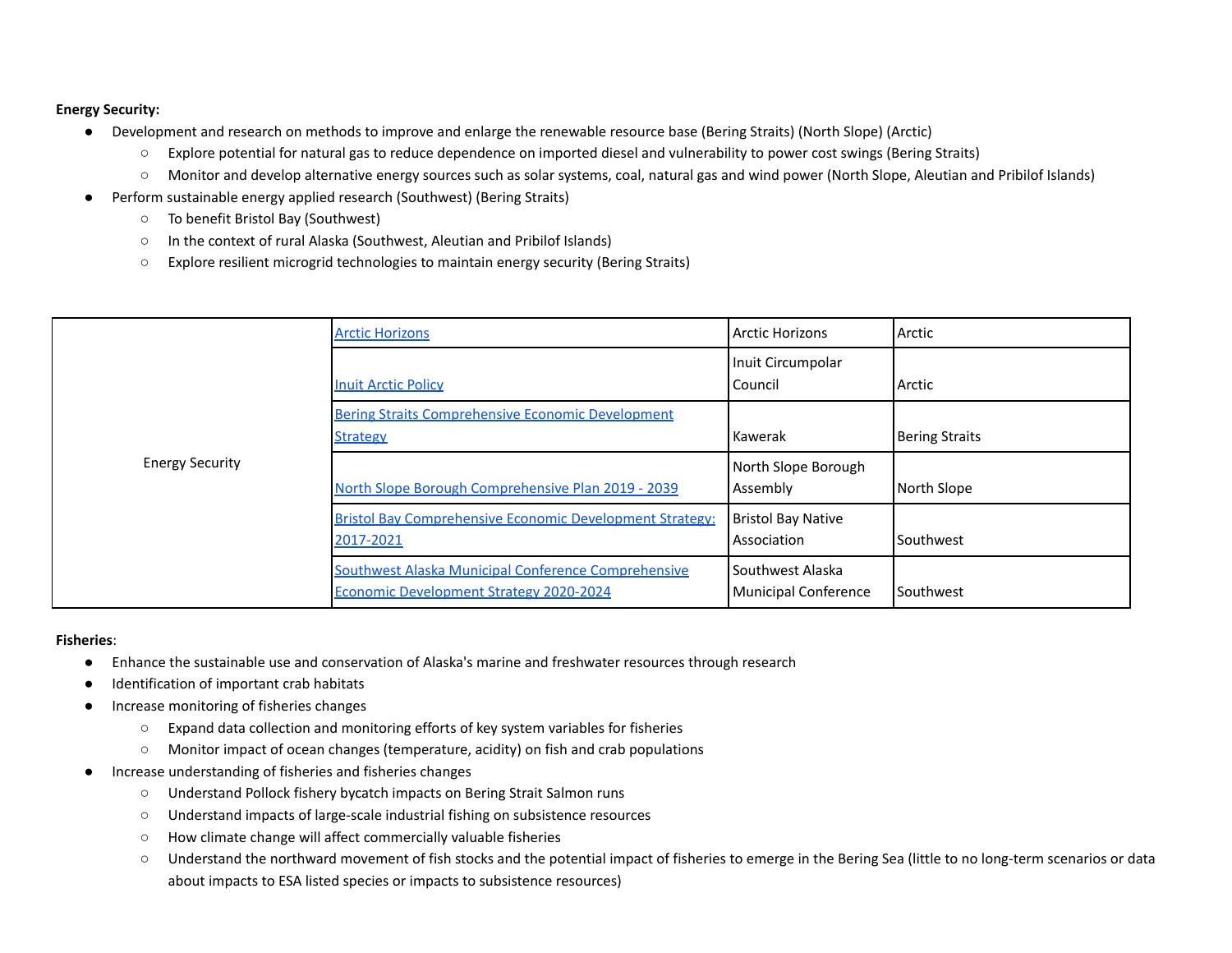- Conduct specific lab analysis and applied research to support seafood and other food producers in developing new products, improving processes, and reducing waste
- Support research on aquaculture
	- On culturing systems and cultured species to improve the production and economic viability of aquaculture operations
	- About interactions between cultured and wild species, including implications for disease transmission, genetic diversity, and water quality

|                  | St. Paul Island Comprehensive Economic Development<br><b>Strategy: 2017-2022</b>                         | Aleut Community of<br>Saint Paul Tribal<br>Government                | Aleutian and Pribilof Islands |
|------------------|----------------------------------------------------------------------------------------------------------|----------------------------------------------------------------------|-------------------------------|
|                  | <b>Bering Straits Comprehensive Economic Development</b><br><b>Strategy</b>                              | Kawerak                                                              | <b>Bering Straits</b>         |
|                  | <b>Research Processes and Indigenous Communities in Western</b><br>Alaska: Workshop Report               | Kawerak                                                              | <b>Bering Straits</b>         |
|                  | Bering Sea Elders Group: Northern Bering Sea and Bering<br><b>Strait: Food Security</b>                  | Bering Sea Elders Group                                              | <b>Bering Straits</b>         |
| <b>Fisheries</b> | Arctic Shipping Federal Advisory Committee Act - Kawerak<br><b>Comments</b>                              | Kawerak                                                              | <b>Bering Straits</b>         |
|                  | <b>Nome Tribal Climate Adaptation Plan</b>                                                               | The Nome Eskimo<br>Community                                         | <b>Bering Straits</b>         |
|                  | Bristol Bay Comprehensive Economic Development Strategy:<br>2017-2021                                    | <b>Bristol Bay Native</b><br>Association                             | Southwest                     |
|                  | <b>Central Bering Sea Fishermen's Association 2018 Annual</b><br>Report                                  | <b>Central Bering Sea</b><br><b>Fisherman's Association</b>          | <b>Bering Straits</b>         |
|                  | Central Council of the Tlingit & Haida Indian Tribes of Alaska:<br><b>Climate Change Adaptation Plan</b> | Central Council of the<br>Tlingit & Haida Indian<br>Tribes of Alaska | Southeast                     |

## **Ocean Acidification:**

- Better understand ocean acidification, its impacts, and how people can adapt
- Monitor and understand impact of ocean acidity on fish populations

| Ocean Acidification | Bering Straits Comprehensive Economic Development<br><b>Strategy</b>                              | <b>I</b> Kawerak                                | <b>Bering Straits</b> |
|---------------------|---------------------------------------------------------------------------------------------------|-------------------------------------------------|-----------------------|
|                     | <b>Chugach Regional Resources Commission Climate Change</b><br><b>Adaptation Planning Project</b> | Chugach Regional<br><b>Resources Commission</b> | <b>I</b> Southcentral |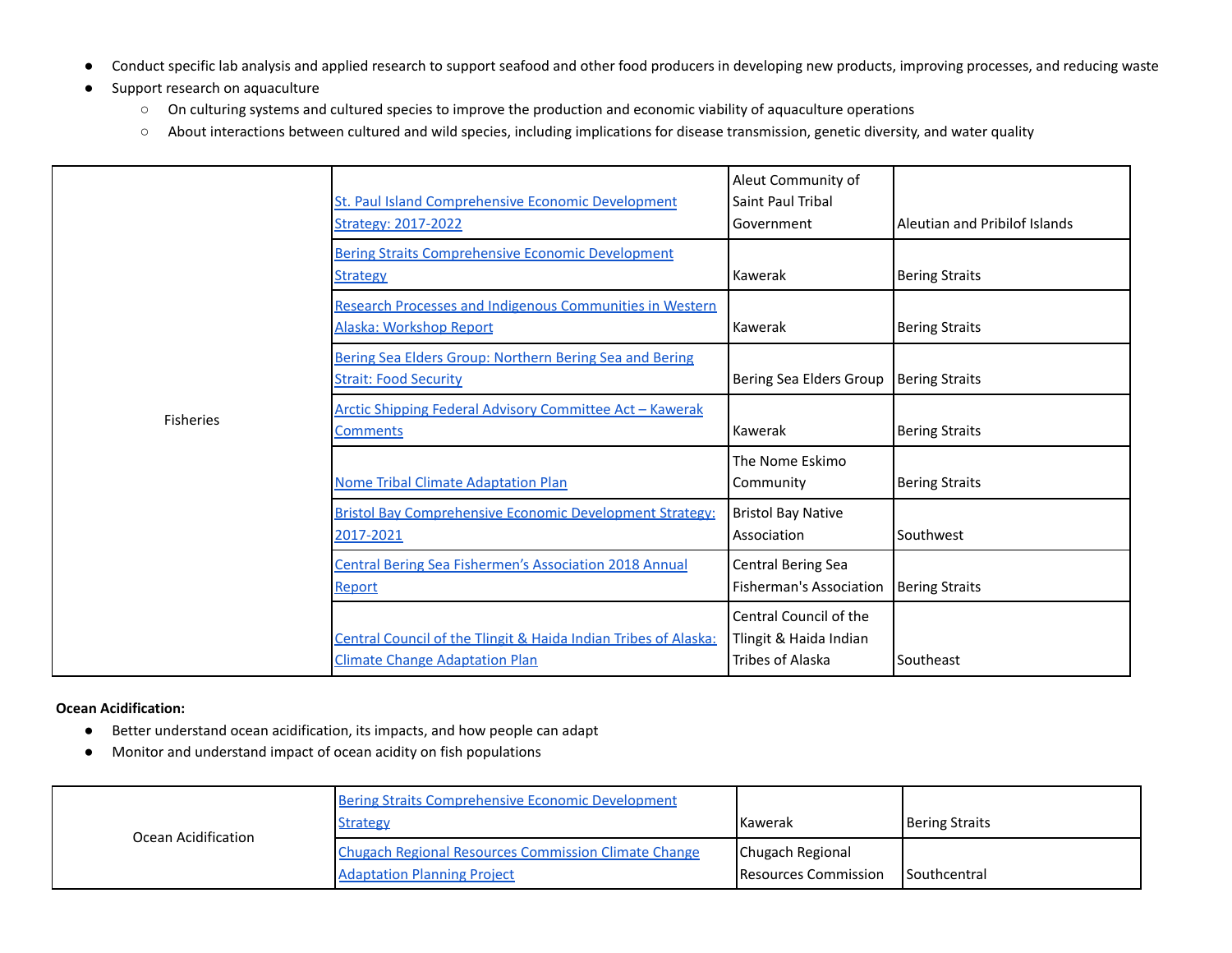## **Sea Ice/Marine Ecosystems:**

- Better understand sea ice changes including thickness and coverage
	- Increase the seasonal breadth and spatial resolution of monitoring efforts to track changes on future productivity and resilience of coastal/ arctic ecosystems
- Increase the shared body of knowledge about marine, coastal, and watershed ecosystems in Alaska
	- Support programs that safeguard marine ecosystems and wildlife from marine litter and microplastics
	- Research to support understanding of invasive species
- More research on key species

| Sea Ice/ Marine & Coastal Ecosystems | The Indigenous Sentinel Network: The use of<br>community-based monitoring to enhance food security in<br>northern coastal communities | Aleut Community of St.<br>Paul Island,                                      | Aleutian and Pribilof Islands                  |
|--------------------------------------|---------------------------------------------------------------------------------------------------------------------------------------|-----------------------------------------------------------------------------|------------------------------------------------|
|                                      | Utgiagvik Declaration. 2018.                                                                                                          | Inuit Circumpolar<br>Council                                                | Arctic                                         |
|                                      | <b>Coastal Monitoring Indigenous Knowledge Holders Meeting</b><br><b>Report</b>                                                       | Inuit Circumpolar<br>Council                                                | Arctic                                         |
|                                      | <b>Bristol Bay Comprehensive Economic Development Strategy:</b><br>2017-2021                                                          | <b>Bristol Bay Native</b><br>Association                                    | Southwest                                      |
|                                      | <b>Marine Mammal Commission Summary of Alaska Listening</b><br><b>Sessions and Anchorage Public Meeting</b>                           | <b>Marine Mammal</b><br><b>Commission Listening</b><br><b>Session Notes</b> | North Slope/Northwest/Bering<br><b>Straits</b> |
|                                      | <b>Central Council of the Tlingit &amp; Haida Indian Tribes of Alaska:</b><br><b>Climate Change Adaptation Plan</b>                   | Central Council of the<br>Tlingit & Haida Indian<br>Tribes of Alaska        | Southeast                                      |

## **Harmful Algal Blooms:**

- Need for research on the impact of harmful algal blooms on marine life
- Need an Alaska coast wide harmful algal bloom sentinel program with regional or village level testing
- PSP monitoring to provide early detection of emerging food safety concerns

|                      | Alaska Federation of Natives: 2017 Federal Priorities                            | <b>JAJaska Federation of</b><br><b>Natives</b>    | l Alaska                      |
|----------------------|----------------------------------------------------------------------------------|---------------------------------------------------|-------------------------------|
| Harmful Algal Blooms | Climate Change in Port Heiden, Alaska; Strategies for<br><b>Community Health</b> | LAlaska Native Tribal<br><b>Health Consortium</b> | Aleutian and Pribilof Islands |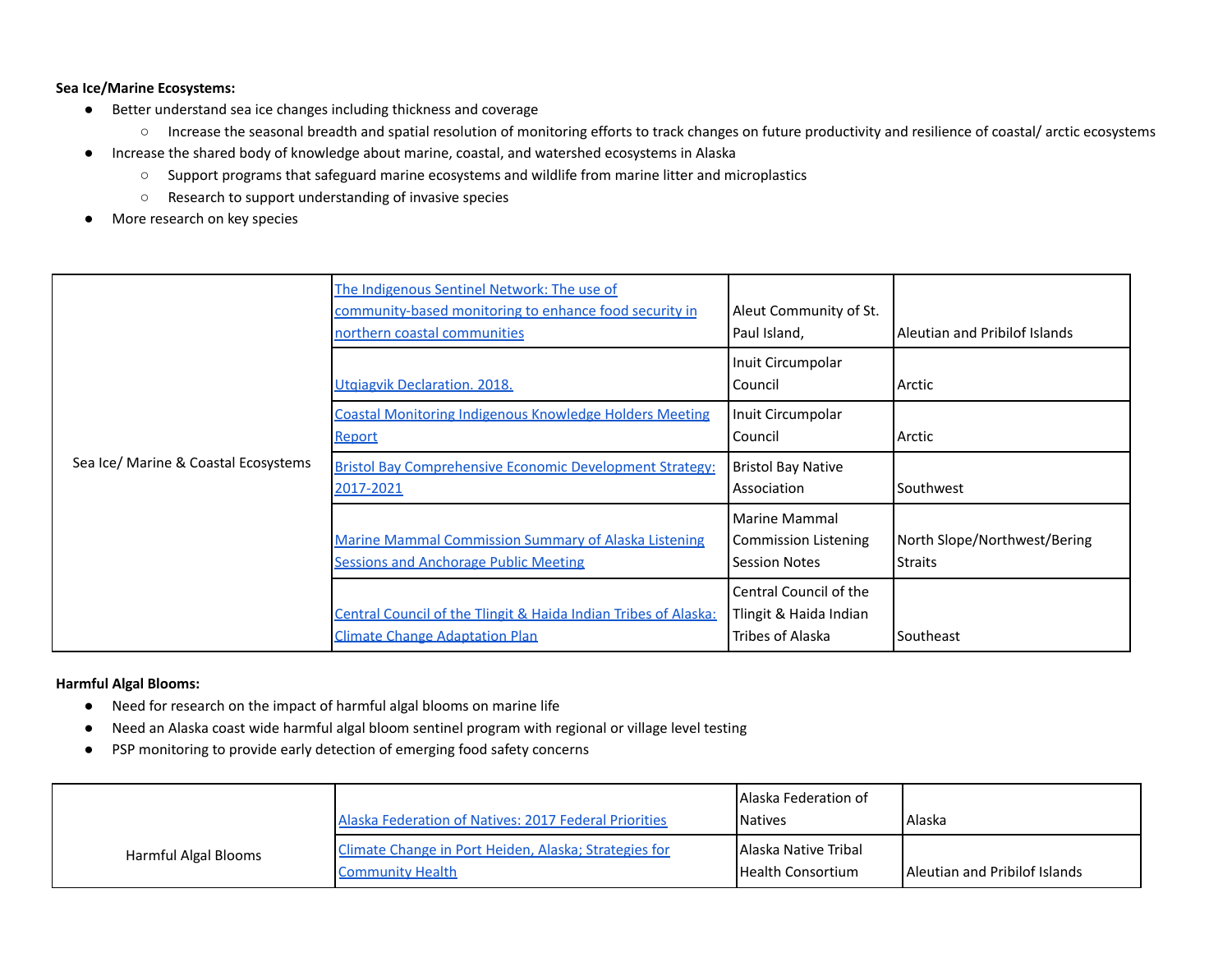| Savoonga Marine Mammal Advisory Committee Focus Group:<br>Food Sovereignty and Self Governance - Inuit Role in<br><b>Managing Arctic Marine Resources</b> | Inuit Circumpolar Council                        | Bering Straits |
|-----------------------------------------------------------------------------------------------------------------------------------------------------------|--------------------------------------------------|----------------|
| Climate Change in the Bering Strait Region.                                                                                                               | <b>I</b> Center for Climate and<br><b>Health</b> | Bering Straits |

## **Water Quality:**

- Increased monitoring of lake conditions and changes
	- As habitat and drinking source
	- Including timing of break-up and freeze-up, water level, temperature, turbidity, and other measures of change
- Increased water quality monitoring
- Surface water quality monitoring
	- Water-monitoring protocols to test for possible contamination from neighboring septic leach fields
	- Impact of permafrost change to local water and sanitation systems
- Need for research on emerging environmental change-related illnesses from water sources
- Research and information on watershed changes
	- Recording and broadcast of river conditions, low water, slide areas and poor ice condition
	- Data are necessary concerning each Arctic watershed and the biological resources that depend on it

|                      | Climate Change in Port Heiden, Alaska; Strategies for<br><b>Community Health</b>                   | LAlaska Native Tribal<br>l Health Consortium | Aleutian and Pribilof Islands |
|----------------------|----------------------------------------------------------------------------------------------------|----------------------------------------------|-------------------------------|
|                      | <b>Inuit Arctic Policy</b>                                                                         | Inuit Circumpolar Council Arctic             |                               |
| <b>Water Quality</b> | Climate Change in the Bering Strait Region.                                                        | l Center for Climate and<br><b>Health</b>    | <b>Bering Straits</b>         |
|                      | <b>Community Observations on Climate Change; Arctic Village,</b><br>Fort Yukon and Venetie, Alaska | LAlaska Native Tribal<br>Health Consortium   | <b>I</b> Interior             |
|                      | Climate Change in Atgasuk, Alaska                                                                  | l Alaska Native Tribal<br>Health Consortium  | North Slope                   |

## **Infrastructure:**

- Focus research projects on threats to community infrastructure
- Increased understanding of threats to infrastructure
	- Potential ramifications of climate change/permafrost thaw on the region's infrastructure and plan accordingly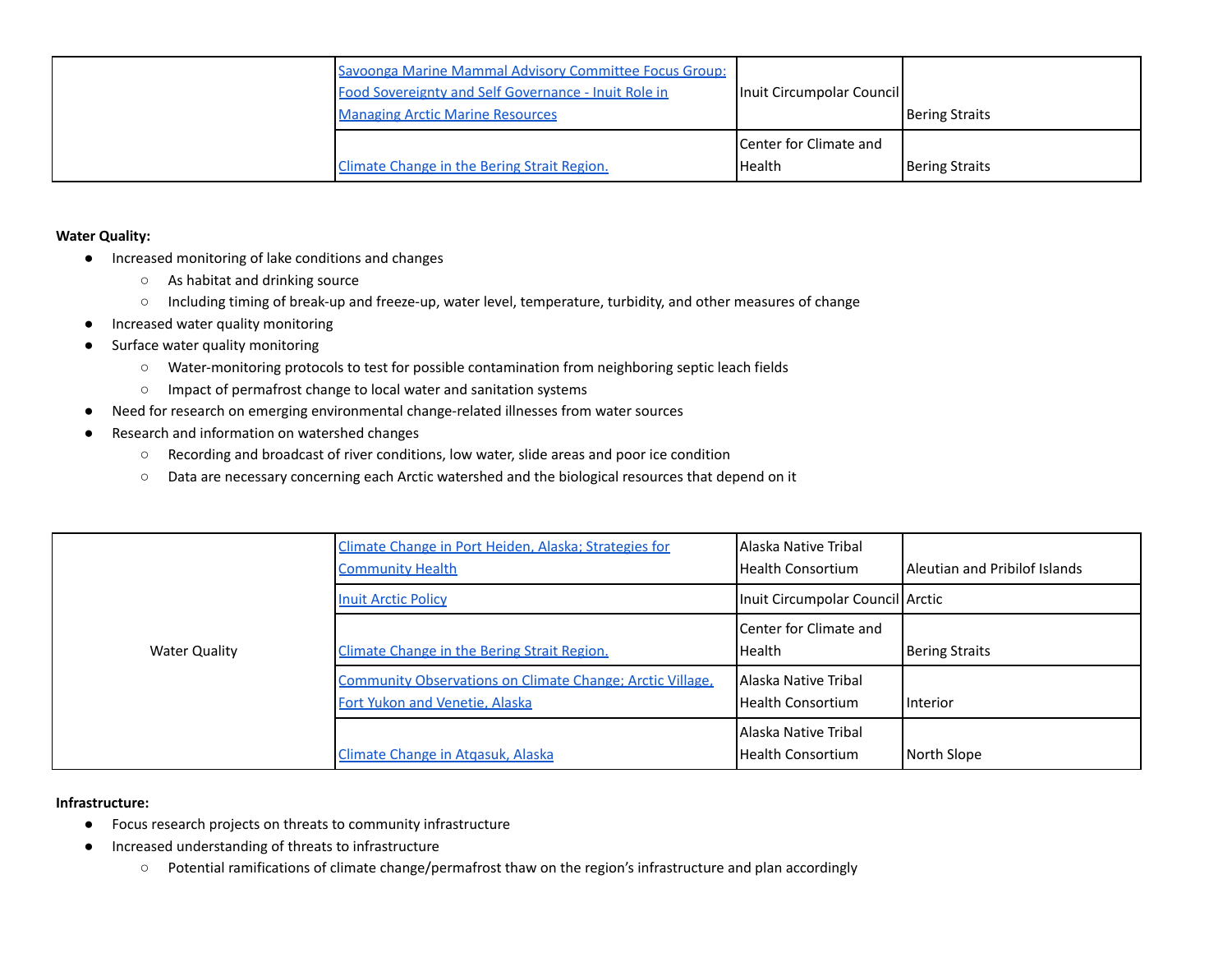- Improve 'communications infrastructure' to better understand risks to the physical infrastructure. (For example, work with the National Weather Service (NWS) to obtain and improve forecasts for various weather phenomena)
- Increased coordination on climate resilient infrastructure
	- Between community and emergency planners to ensure that new infrastructure considers new understandings of projected climate conditions during the intended design life of the infrastructure
	- Adaptation plans for infrastructure

|                | Alaska Federation of Natives: 2017 Federal Priorities                                              | Alaska Federation of<br><b>Natives</b>                                                                                             | Alaska                                                                 |
|----------------|----------------------------------------------------------------------------------------------------|------------------------------------------------------------------------------------------------------------------------------------|------------------------------------------------------------------------|
|                | Navigating the New Arctic Comment Letter                                                           | Kawerak, Bering Sea<br>Elders Group, Aleut<br>Community of St. Paul,<br><b>Association of Village</b><br><b>Council Presidents</b> | Arctic                                                                 |
|                | Climate Change in the Bering Strait Region.                                                        | Center for Climate and<br>Health                                                                                                   | <b>Bering Straits</b>                                                  |
|                | <b>Bering Straits Comprehensive Economic Development</b><br><b>Strategy</b>                        | Kawerak                                                                                                                            | <b>Bering Straits</b>                                                  |
| Infrastructure | <b>Community Observations on Climate Change; Arctic Village,</b><br>Fort Yukon and Venetie, Alaska | Alaska Native Tribal<br><b>Health Consortium</b>                                                                                   | Interior                                                               |
|                | Climate Change in Atgasuk, Alaska                                                                  | Alaska Native Tribal<br><b>Health Consortium</b>                                                                                   | North Slope                                                            |
|                | North Slope Borough Comprehensive Plan 2019 - 2039                                                 | North Slope Borough<br>Assembly                                                                                                    | North Slope                                                            |
|                | Climate Change in Atgasuk, Alaska                                                                  | Alaska Native Tribal<br><b>Health Consortium</b>                                                                                   | North Slope                                                            |
|                | Promoting Resilience and Adaptation in Coastal Arctic Alaska                                       | Alaska Landscape<br>Conservation<br>Cooperatives                                                                                   | Aleutian and Pribilof<br>Islands/Southwest/Bering<br>Straits/Northwest |

#### **Permafrost:**

- Greater monitoring and understanding of permafrost changes
	- Via infrastructure monitoring
	- Monitoring systems to provide early detection of permafrost change and to prevent structural damage
- Information on the location of permafrost is needed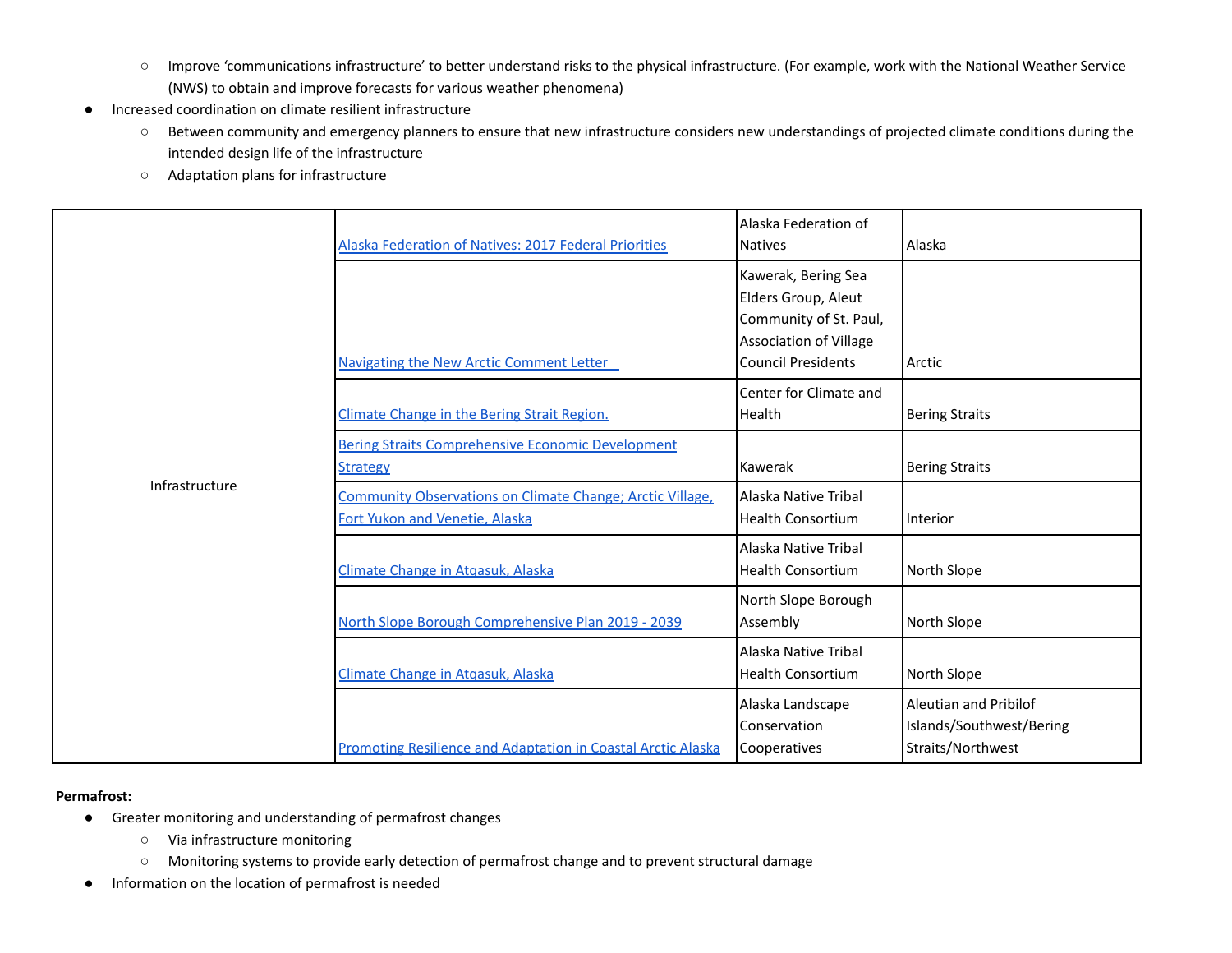| Permafrost | <b>Climate Change in the Bering Strait Region.</b> | <b>I</b> Center for Climate and<br>l Health | Bering Straits |
|------------|----------------------------------------------------|---------------------------------------------|----------------|
|            | Nome Tribal Climate Adaptation Plan                | The Nome Eskimo<br><b>Community</b>         | Bering Straits |

**Erosion / Community Relocation:**

- Increased research and data collection on erosion of coasts and rivers
- More long-term work is needed to understand the interplay of factors (including declining sea-ice extent, increasing summertime sea-surface temperature, rising sea level, and possible increases in storm power and corresponding wave action) and how they drive changes in coastal erosion
- Community driven research that guides mitigation and adaptation responses
	- Share research that builds climate resilience / share and showcase the adaption and innovative mitigation responses -- including erosion, and community relocation
	- Need for comprehensive assessment in all coastal environments and on coastline changes to guide managed response to sea-level rise and storm impacts

| Erosion / Community Relocation | Alaska Federation of Natives; Erosion and Alaska Native<br><b>Communities</b> | <b>JAJaska Federation of</b><br><b>Natives</b> | Alaska    |
|--------------------------------|-------------------------------------------------------------------------------|------------------------------------------------|-----------|
|                                | <b>Arctic Horizons</b>                                                        | Arctic Horizons                                | Arctic    |
|                                | Utgiagvik Declaration. 2018.                                                  | Inuit Circumpolar Council Arctic               |           |
|                                |                                                                               | <b>Northwest Arctic</b>                        |           |
|                                | <b>Improving Local Participation in Research in Northwest Alaska</b>          | Borough                                        | Northwest |

## **Community Health:**

- Development and implementation of regional and national evidence-based suicide prevention strategies
- Environmental causes of health problems in the Arctic should be carefully studied
- Increased research on community health and healing, social aspects of health
- Community health should be addressed through food security and impacts on community infrastructure
	- Research projects should focus on projects that support the health of Arctic peoples and the sustainability of Arctic communities specifically food security and infrastructure

| Utgiagvik Declaration, 2018. | Inuit Circumpolar Council Arctic |  |
|------------------------------|----------------------------------|--|
| <b>Inuit Arctic Policy</b>   | Inuit Circumpolar Council Arctic |  |

Community Health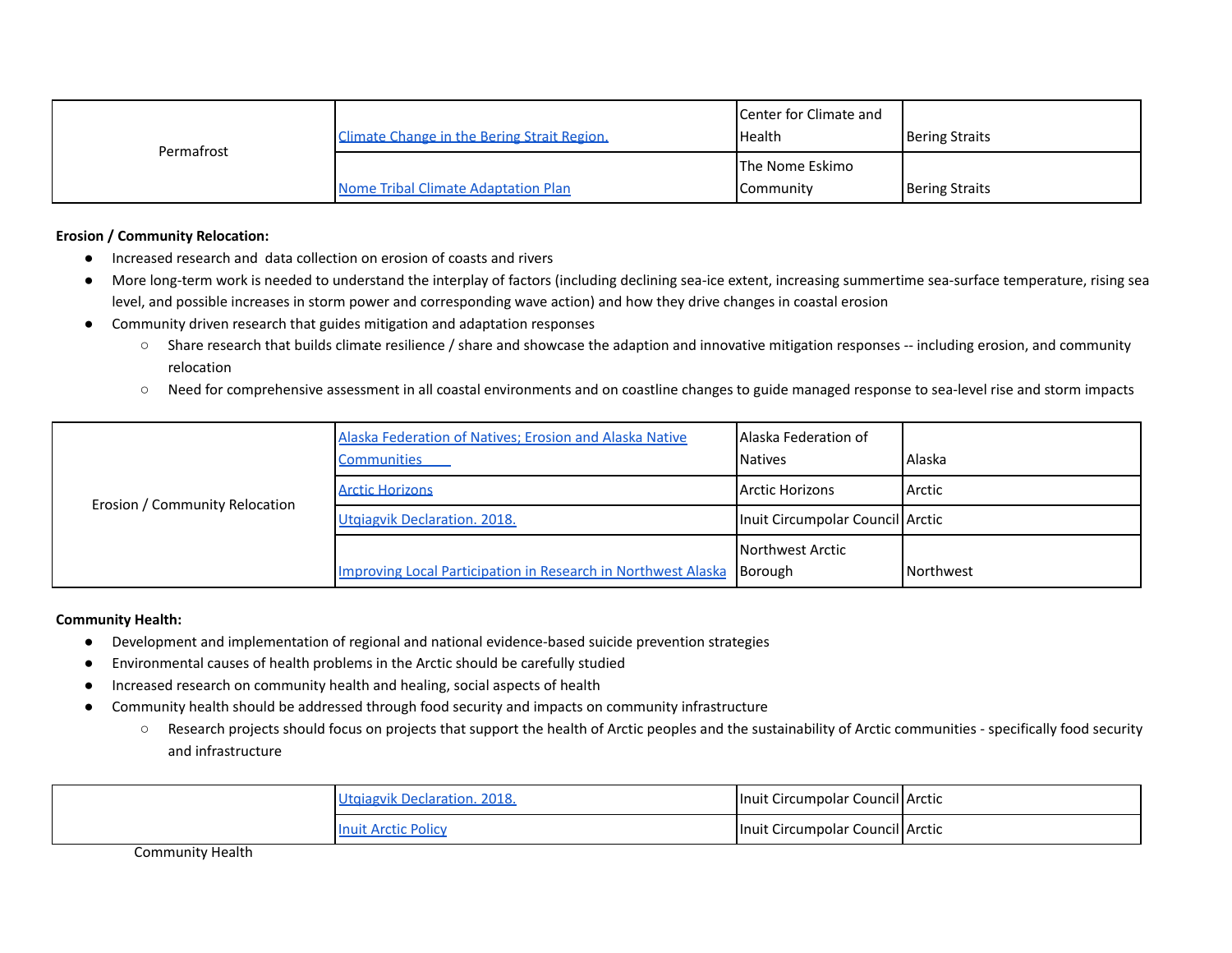|                                          | Kawerak, Bering Sea    |        |
|------------------------------------------|------------------------|--------|
|                                          | Elders Group, Aleut    |        |
|                                          | Community of St. Paul  |        |
|                                          | Island, Association of |        |
|                                          | <b>Village Council</b> |        |
| Navigating the New Arctic Comment Letter | <b>I</b> Presidents    | Arctic |

**Education:**

- Development and implementation of new pedagogies/curricula that reflect Indigenous values, culture, and language
- Youth and Gender Studies
- Encourage educators to develop awareness about the deleterious effects of colonization, establish a research and knowledge base, and form alliances to promote Indigenization
	- Encourage research and study Indigenization efforts in education and research worldwide for potential application in Indigenous homelands
	- Develop partnerships between Indigenous researchers and students, and institutions of higher education to broaden and deepen the body of Indigenous research
- Research causes for the high teacher turnover and seek programmatic solutions and funding
- Invest in language research and revitalization programs

|           | <b>Utgiagvik Declaration. 2018.</b>                                                        | Inuit Circumpolar<br>Council                                                 | Arctic                        |
|-----------|--------------------------------------------------------------------------------------------|------------------------------------------------------------------------------|-------------------------------|
|           | <b>Arctic Horizons</b>                                                                     | <b>Arctic Horizons</b>                                                       | l Arctic                      |
|           | <b>Inuit Education</b>                                                                     | Inuit Circumpolar<br>Council                                                 | Arctic                        |
| Education | <b>Research Processes and Indigenous Communities in Western</b><br>Alaska: Workshop Report | Kawerak                                                                      | Bering Straits                |
|           | North Slope Borough Comprehensive Plan 2019 - 2039                                         | North Slope Borough<br>Assembly                                              | North Slope                   |
|           | St. Paul Island Comprehensive Economic Development                                         | Aleut Community of St<br>Paul Tribal Government,<br>City of St. Paul, CBSFA, |                               |
|           | <b>Strategy: 2017-2022</b>                                                                 | <b>TDX</b>                                                                   | Aleutian and Pribilof Islands |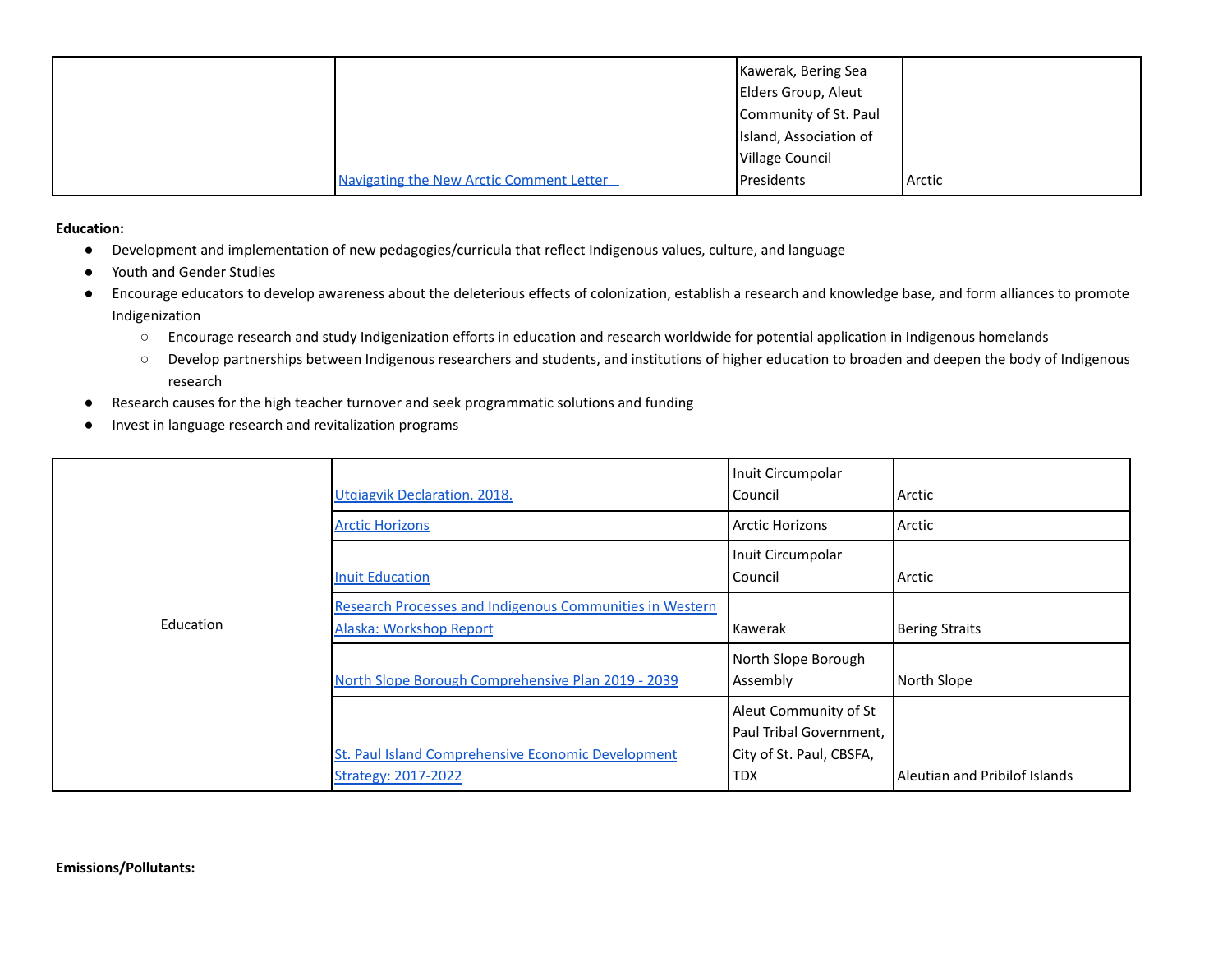- Increased monitoring of pollutants
	- Proactively monitor, report and seek protection for trans-boundary streams and rivers that have a potential to be impacted by current and future mining development in the Yukon Territory
	- Monitor changes to air quality
- Increased research on pollutants
	- Support work on black carbon/short lived climate influencers
	- Research into pollution, its effects, and the ways to mitigate it
	- Identify and effectively address the principal sources of oil pollution in marine environments. These sources may be "operational" discharges from ships (e.g. ballasting), ocean dumping of wastes or major spills from offshore drilling rigs
	- Specific attention to threats including acid rain and snow, mercury pollution, pesticides, polychlorinated biphenyls (PCBs), POPs, radionuclides, and other toxic and persistent substances from sources that are in many instances from outside the Arctic
- Research on the impacts of pollutants
	- The effects of antibiotics when they get into waterways
	- Impacts of industrial activity
	- Impact of mineral Development on fish and wildlife

|                        | Climate Change in Port Heiden, Alaska; Strategies for<br><b>Community Health</b>                                                                   | Alaska Native Tribal<br><b>Health Consortium</b> | l Aleutian and Pribilof Islands |
|------------------------|----------------------------------------------------------------------------------------------------------------------------------------------------|--------------------------------------------------|---------------------------------|
|                        | Utgiagvik Declaration. 2018.                                                                                                                       | Inuit Circumpolar Council Arctic                 |                                 |
|                        | Community-Based Monitoring and Indigenous Knowledge in a<br><b>Changing Arctic: A Review for the Sustaining Arctic Observing</b><br><b>Network</b> | Inuit Circumpolar Council                        | Arctic                          |
|                        | <b>Inuit Arctic Policy</b>                                                                                                                         | Inuit Circumpolar Council Arctic                 |                                 |
| Emissions / Pollutants | <b>Coastal Monitoring Indigenous Knowledge Holders Meeting</b><br><b>Report</b>                                                                    | Inuit Circumpolar Council                        | Arctic                          |
|                        | Research Processes and Indigenous Communities in Western<br>Alaska: Workshop Report                                                                | Kawerak                                          | <b>Bering Straits</b>           |
|                        | <b>Bering Straits Comprehensive Economic Development</b><br><b>Strategy</b>                                                                        | Kawerak                                          | <b>Bering Straits</b>           |
|                        | <b>Resolution 2018-29: Protect Transboundary Watersheds</b>                                                                                        | Tanana Chiefs<br>Conference                      | Interior                        |

**Climate Change and Hazard Mitigation:**

● Increased understanding of climate changes and impacts, generally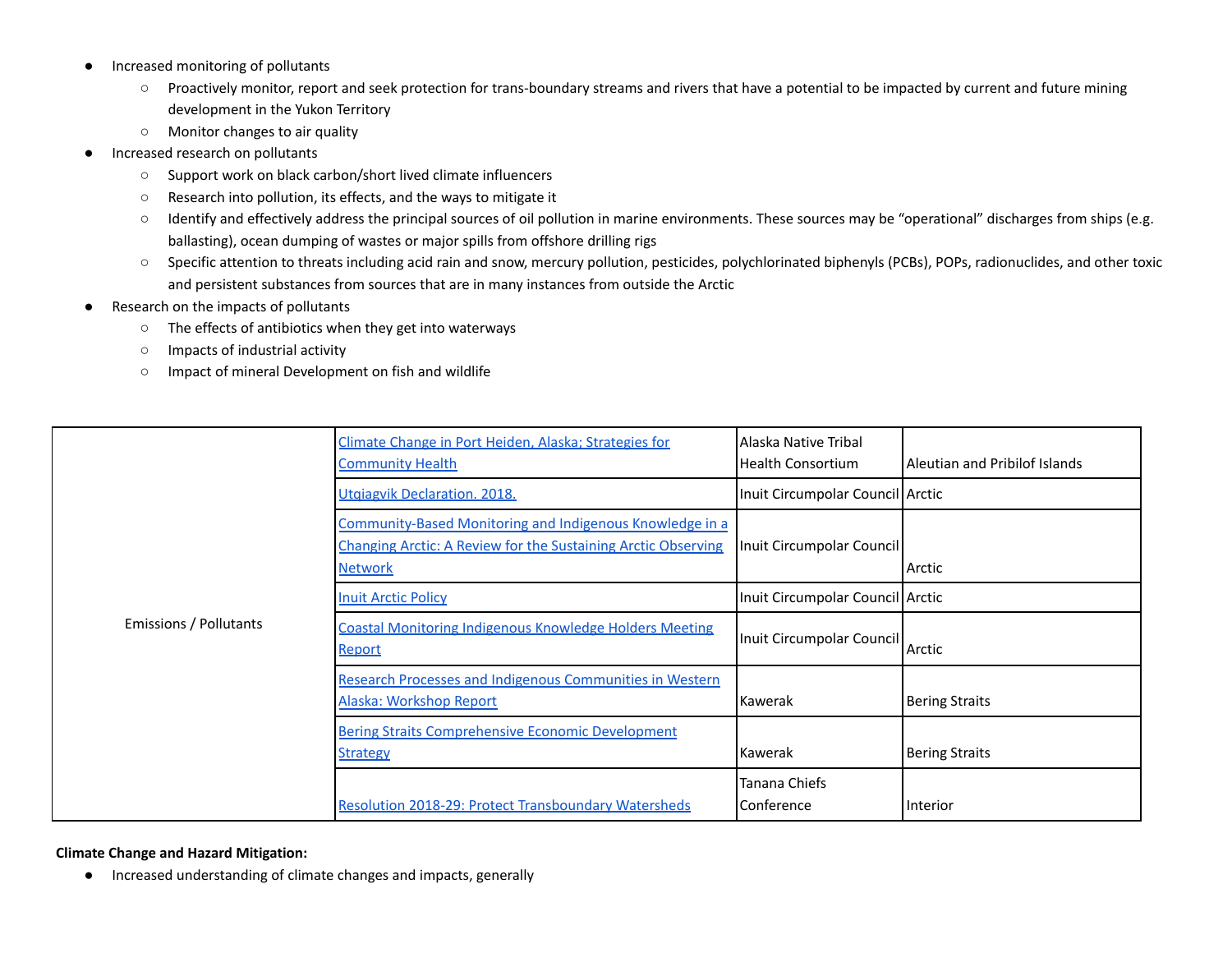- Past and present drivers of change in the North, including climate change
- How climate change will unfold, especially in terms of the rate of change in summer and winter, and how change will vary between the southern and northern regions
- More baseline data as it pertains to climate change
- Increase Indigenous participation and knowledge in climate change research
- Greater understanding of the impacts of climate change
	- Climate change effect on food and water security
	- Understand local impact of climate change
	- Research effects of climate change on people
	- Rapid loss of cultural heritage, including the loss of Indigenous languages and the destruction of archaeological sites by climate change
	- More understanding on what changes are coming
- Research on climate mitigation and adaptation
	- Work to mitigate harmful impacts of climate change
	- Research and prepare an adaptation plans
	- Continued research and information to address and mitigate climate change impacts in the Y-K Delta region. Engage in research to better understand the impacts of climate change on important subsistence resources and work on possible mitigation measures that will help support subsistence communities
- Collection, and data analysis related to coastal hazards and hazard mitigation planning **2**

|                                      | <b>Arctic Horizons</b>                                                                                 | <b>Arctic Horizons</b>                           | Arctic                |
|--------------------------------------|--------------------------------------------------------------------------------------------------------|--------------------------------------------------|-----------------------|
|                                      | Inuit Circumpolar Council Wildlife Management Summit<br><b>Report</b>                                  | Inuit Circumpolar<br>Council                     | Arctic                |
|                                      | Bering Sea Elders Group: Northern Bering Sea and Bering<br><b>Strait: Ecosystem and Climate Change</b> | Bering Sea Elders Group                          | <b>Bering Straits</b> |
|                                      | <b>Research Processes and Indigenous Communities in Western</b><br>Alaska: Workshop Report             | Kawerak                                          | <b>Bering Straits</b> |
| Climate Change and Hazard Mitigation | Resolution 2019-23: Establishing a Climate Change Advisory<br><b>Committee</b>                         | Tanana Chiefs<br>Conference                      | <b>Interior</b>       |
|                                      | Hunting, Fishing, Gathering Taskforce Brief - Tanana Chiefs<br>Conference                              | Tanana Chiefs<br>Conference                      | <b>Interior</b>       |
|                                      | Climate Change in Atgasuk, Alaska                                                                      | Alaska Native Tribal<br><b>Health Consortium</b> | North Slope           |
|                                      | <b>Nuigsut Comprehensive Development Plan 2015 - 2035</b>                                              | North Slope Borough                              | North Slope           |

<sup>2</sup> FEMA and Hazard mitigation plans are under State synthesis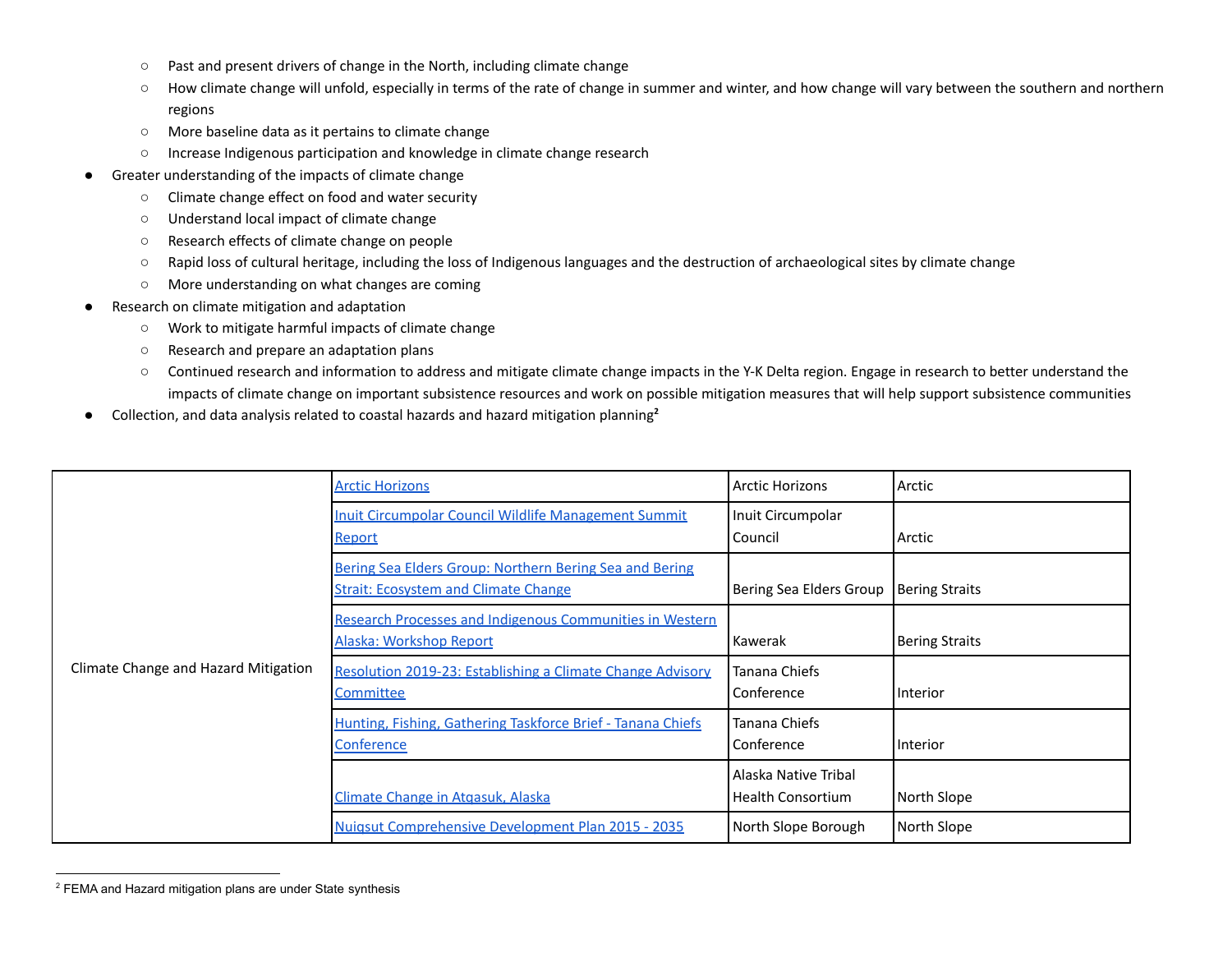| Improving Local Participation in Research in Northwest Alaska Borough                    | Northwest Arctic                                                           | Northwest               |
|------------------------------------------------------------------------------------------|----------------------------------------------------------------------------|-------------------------|
| Yukon-Kuskokwim Delta Subsistence Regional Advisory<br>Council                           | l Yukon-Kuskokwim Delta<br>Subsistence Regional<br><b>Advisory Council</b> | l Yukon-Kuskokwim Delta |
| <b>Bristol Bay Comprehensive Economic Development Strategy:</b><br>2017-2021             | <b>Bristol Bay Native</b><br>Association                                   | Southwest               |
| <b>Alaska Native Tribal Health Consortium Climate Adaptation</b><br><b>Plans</b>         | l Alaska Native Tribal<br><b>Health Consortium</b>                         | Arctic                  |
| Bureau of Indian Affairs Tribal Resilience Program 2020<br><b>Funding Awards Summary</b> | Bureau of Indian Affairs                                                   | Arctic                  |

## **Shipping**:

- Research on impacts of shipping
	- Of increased shipping on natural resources
	- Vessel noise, ship tracks, and oil spills and their consequences on marine mammal migration as well as on subsistence practices of Inuit, and their diverse use of sea ice
	- **○** On food security: noise disturbance to marine mammals, contaminated discharges, conflict with hunters and fishermen, and danger to small boats
	- Work still remains to be done in relation to HFO phase out, ship air emissions, discharge, impacts to wildlife, impacts to communities, climate change
- Invasive species and the potential risks associated with an increase in shipping

|          | Inuit Circumpolar Council Calls for Safe Arctic Shipping to<br><b>Protect Inuit Rights and the Marine Environment</b> | Inuit Circumpolar Council        | Arctic                |
|----------|-----------------------------------------------------------------------------------------------------------------------|----------------------------------|-----------------------|
|          | Inuit Circumpolar Council Wildlife Management Summit<br><b>Report</b>                                                 | Inuit Circumpolar Council        | Arctic                |
| Shipping | <b>Coastal Monitoring Indigenous Knowledge Holders Meeting</b><br><b>Report</b>                                       | Inuit Circumpolar Council Arctic |                       |
|          | <b>Inuit Arctic Policy</b>                                                                                            | Inuit Circumpolar Council Arctic |                       |
|          | <b>Bering Straits Comprehensive Economic Development</b><br><b>Strategy</b>                                           | Kawerak                          | Bering Straits        |
|          | <b>Research Processes and Indigenous Communities in Western</b>                                                       | <b>Kawerak</b>                   | <b>Bering Straits</b> |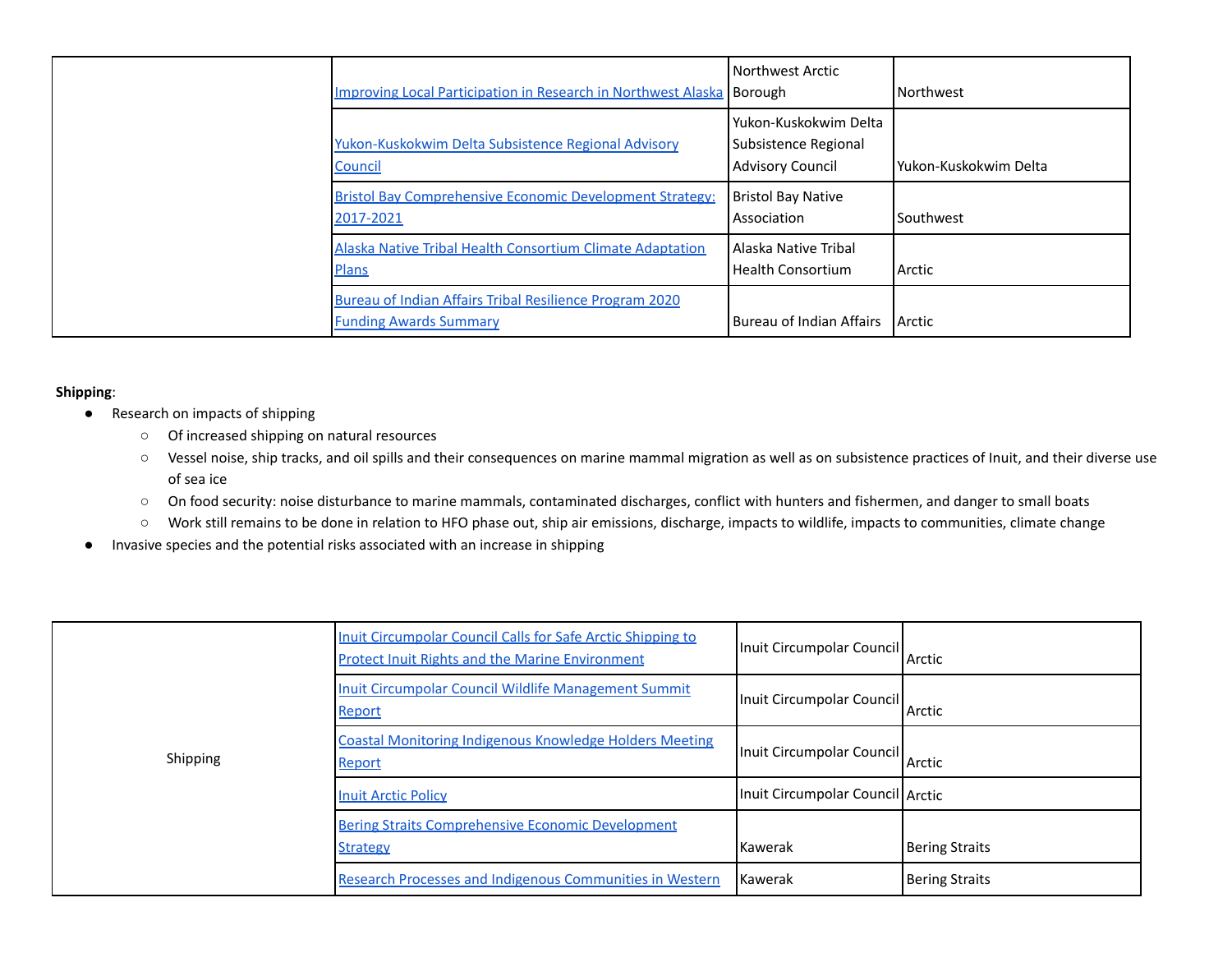| Alaska: Workshop Report                                                                                     |                                                               |                                         |
|-------------------------------------------------------------------------------------------------------------|---------------------------------------------------------------|-----------------------------------------|
| Marine Mammal Oil Spill Response Nome Workshop February<br>2018                                             | Kawerak                                                       | Bering Straits                          |
| Kawerak Comments on Unresolved Issues Re: Port of Nome<br><b>Feasibility Report</b>                         | Kawerak                                                       | <b>Bering Straits</b>                   |
| Bering Sea Elders Group: Northern Bering Sea and Bering<br><b>Strait: Food Security</b>                     | Bering Sea Elders Group                                       | <b>Bering Straits</b>                   |
| Arctic Shipping Federal Advisory Committee Act - Kawerak<br><b>Comments</b>                                 | <b>Kawerak</b>                                                | Bering Straits                          |
| <b>Marine Mammal Commission Summary of Alaska Listening</b><br><b>Sessions and Anchorage Public Meeting</b> | Marine Mammal<br>Commission Listening<br><b>Session Notes</b> | North Slope/Northwest/Bering<br>Straits |

## **Socio-Ecological Systems:**

- Convergent research on socio–ecological systems
- Include funding for Arctic social science research in research mandates

| Socio<br>`Svstems<br>_cologica1<br>. ila' | $\mathbf{A}$<br>$-10-1$<br>וש<br>w<br>. | Horizons<br>i Arr<br>. . TIC- | Arctic |
|-------------------------------------------|-----------------------------------------|-------------------------------|--------|
|-------------------------------------------|-----------------------------------------|-------------------------------|--------|

## **Sustainable Development/Tourism:**

- Sustainable development and sustainability are research priorities
- Research and promote tourism
- The effects of wildlife guiding activities

| Sustainable Development / Tourism | <b>Arctic Horizons</b>                                                                     | Arctic Horizons                                                     | Arctic                        |
|-----------------------------------|--------------------------------------------------------------------------------------------|---------------------------------------------------------------------|-------------------------------|
|                                   | <b>Inuit Arctic Policy</b>                                                                 | Inuit Circumpolar Council Arctic                                    |                               |
|                                   | <b>Bering Straits Comprehensive Economic Development</b><br><b>Strategy</b>                | l Kawerak                                                           | <b>Bering Straits</b>         |
|                                   | <b>Research Processes and Indigenous Communities in Western</b><br>Alaska: Workshop Report | <b>Kawerak</b>                                                      | <b>Bering Straits</b>         |
|                                   | St. Paul Island Comprehensive Economic Development<br><b>Strategy: 2017-2022</b>           | Aleut Community of St.<br><b>Paul Island Tribal</b><br>l Government | Aleutian and Pribilof Islands |